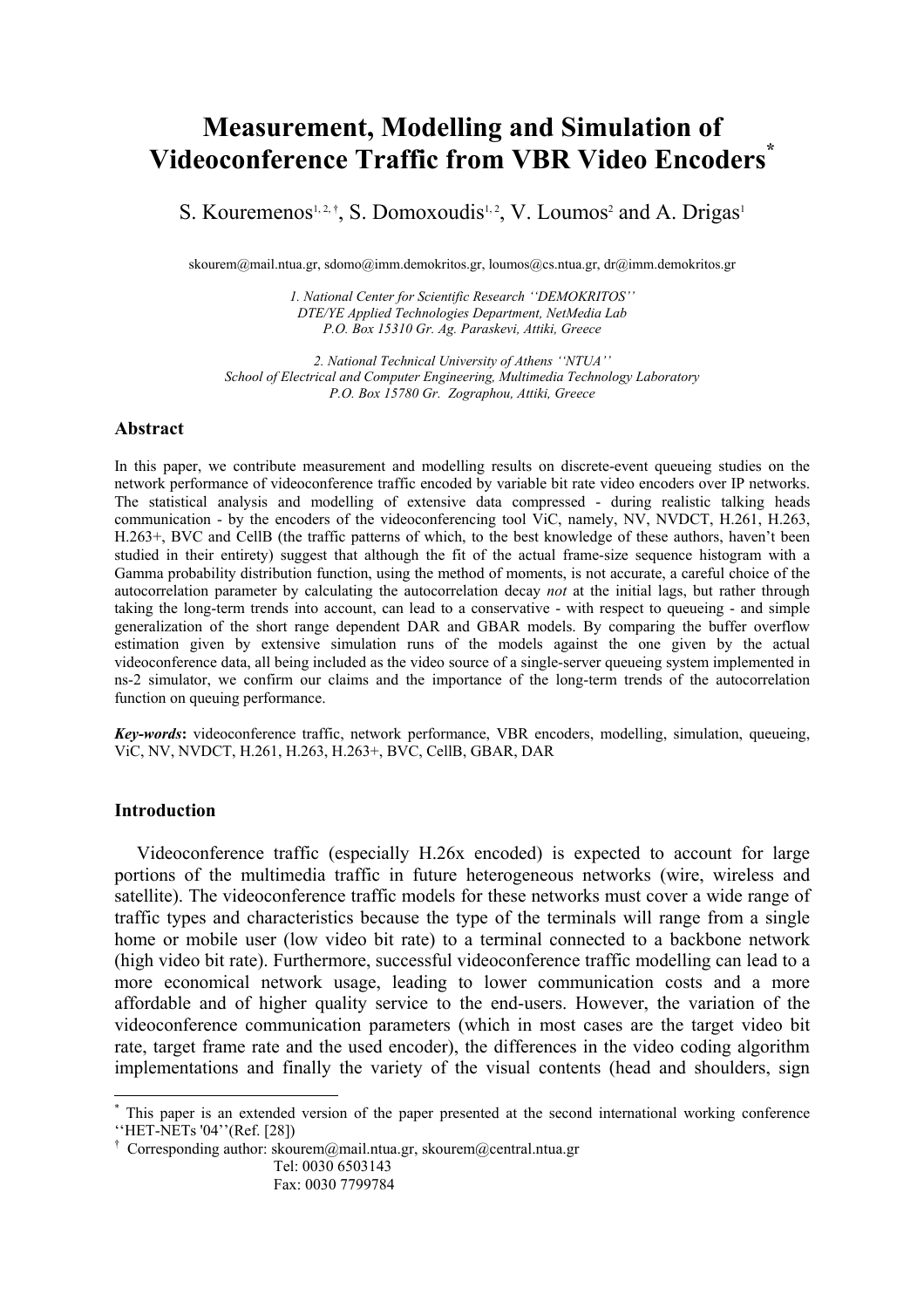language, movies, telemedicine) turn accurate videoconference traffic modeling into a complex procedure.

 Partly due to the above reasons, videoconference traffic modelling and performance evaluation have been extensively studied in the literature and a wide range of modelling and simulation methods exist<sup>‡</sup>. Results of relevant early studies [2], [4], [5], [6], [7], [8], [10], concerning the statistical analysis of variable bit rate videoconference streams being multiplexed in ATM networks, indicate that the histogram of the videoconference frame-size sequence exhibits an asymmetric bell shape and that the autocorrelation function decays approximately exponentially to zero. An important body of knowledge, in videoconference traffic modelling, is the approach in [7] where the DAR(1) [1] model is proposed. More explicitly, in this study, the authors noted that AR models of at least order two are required for a satisfactory modelling of the examined H.261 encoded traffic patterns. However, in the same study, the authors observed that a simple DAR(1) model, based on a discrete-time, discrete state Markov Chain performs better - with respect to queueing - than a simple AR(2) model. In the same study, the parameters of the DAR(1) model were matched to the framesize sequence histogram (fitted to a Gamma probability distribution function by the method of moments) and the exponential autocorrelation decay rate (derived from the AR(2) model). The results of this study are further verified by similar studies of videoconference traffic modelling [9] and vbr video performance and simulation ([8] and [13]). Moreover, a special software-assisted model, namely TES, [12] can simulate a video data trace producing a frame-size sequence that matches accurately the sample frame-size sequence histogram and autocorrelation function. The TES model, although it is accurate thanks to its ability to produce correlated pseudorandom uniformly distributed numbers, is too complex to be used in real time prediction or to be integrated in common simulators. Furthermore, in [10], the authors showed that the DAR(1) model has certain failings in modelling the performance of a single traffic source (i.e. a non-multiplexed environment). Instead, they proposed a generic Markov-renewal process model. However, in [16], D.P.Heyman claimed that a Markov renewal process has the disadvantage of not being parameterized by some simple summary statistics of the data trace. In the same study, the author noted that the DAR(1) model is not effective as a single source model because its sample paths have ''flat spots'' and do not ''look like'' the data trace. Instead, he proposed and evaluated the GBAR(1) process, as an accurate and well performed single-source videoconference traffic model. However, in the current study, we will show that the DAR model performs similarly with the GBAR model with respect to queueing (as a single source model) if a careful choice of the autocorrelation decay rate is employed.

The DAR(1) and GBAR(1) models provide a basis for videoconference traffic modelling through the matching of basic statistical features of the sample traffic. They are classical AR models, Short-Range§ Dependent (SRD) and have the advantage of being easily implemented and integrated in simulator packages. On this basis and towards the modelling of videoconference traffic encoded by the ViC Intra-H261 encoder, the author in [19] proposed a DAR(8) model using the Weibull instead of the Gamma density for the fit of the sample histogram. Furthermore, in the same study, the author claimed the evidence of Long-Range Dependence (LRD) in the videoconference traces. However, in [20], the authors concluded that LRD has minimal impact on videoconference traffic modelling. In the same

<sup>&</sup>lt;sup>‡</sup> It must be noted, here that the current study focuses on the study of the traffic generated by videoconference encoders and not by generic vbr video encoders like MPEG-2, MPEG-4. This being the case, studies of fullmotion video traffic modelling, although highly contributing to the area of network performance analysis, are not examined.

<sup>§</sup> As referenced in [15] and later in [20], Long-Range Dependence (LRD) is not critical in videoconference traffic modelling.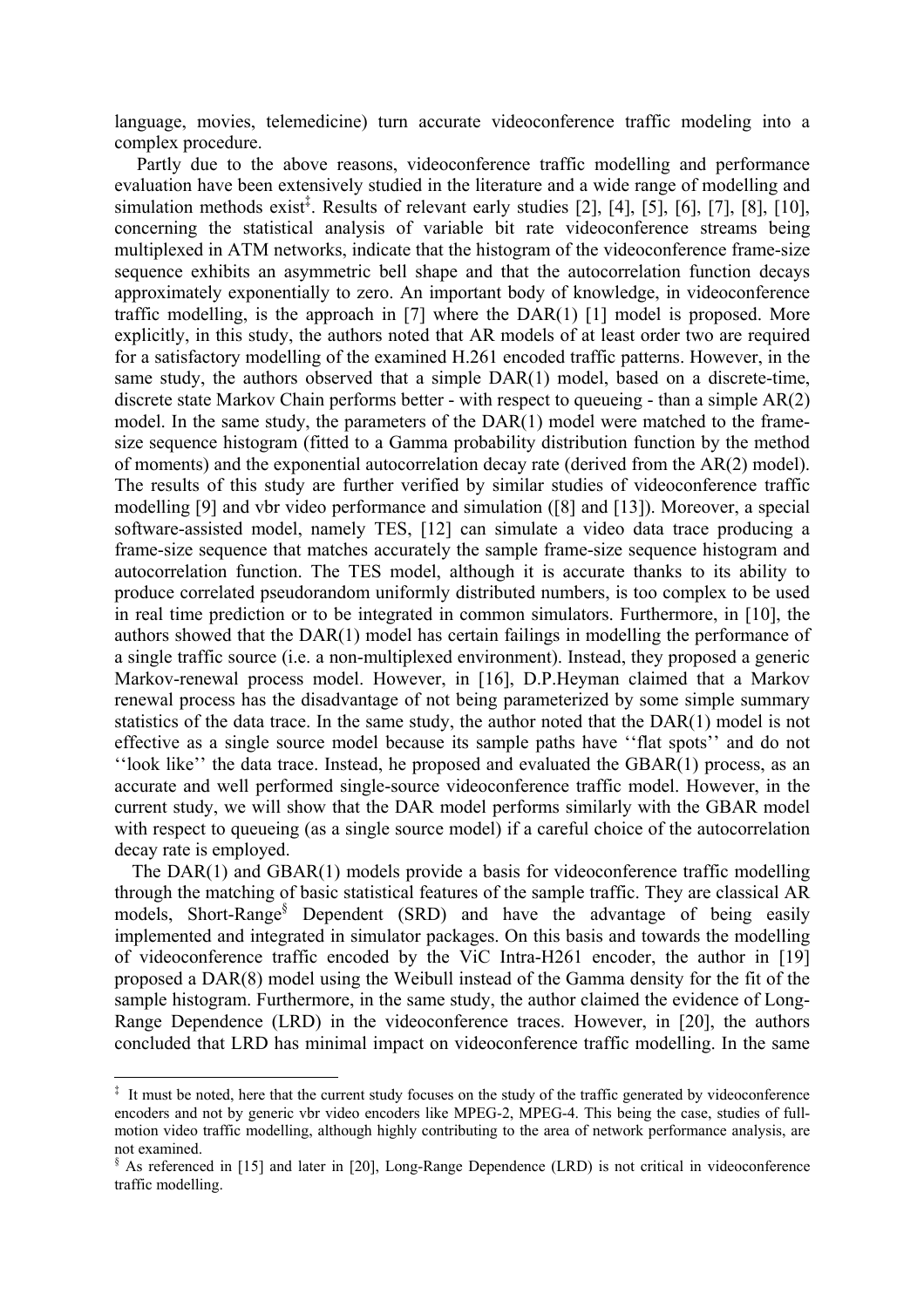study [20], the authors introduced a Continuous Markov chain model, called C-DAR(1), which is based on the DAR(1) model and is suitable for theoretical analysis. Looking at C-DAR(1) model as a Markov modulated rate process, as in [3], the same study's authors applied the fluid-flow method to compare the C-DAR(1) versus a trace-driven simulation. The C-DAR(1) model, as an analytically tractable model via the fluid-flow method, has the advantage of being "steady"<sup>\*\*</sup> in its prediction. This feature constitutes it directly applicable to theoretical studies of videoconference traffic modelling, but not to common discrete-event simulation modelling studies.

Relevant newer studies of videoconference traffic modelling reinforce the general conclusions obtained by the above earlier studies by evaluating and extending the existing models and also proposing new methods for successful and accurate modelling. In [21], H.263+ coded vbr video traffic in ATM networks was studied and the authors proposed a new model, called DAR(M), which is a compound DAR(1) model. The DAR(M) model analyses the number of cells in each type of a frame MacroBlock (MB) separately (I-coded, P-coded and N-coded). The final DAR(M) model is the mean of the DAR(1) models for each type of MB. In the same study, for the purpose of traffic modelling, the authors used the typical methods of DAR(1). In [22], a study of videoconference traffic (H.261 and H.263) measurement and simulation indicated the influence of the session parameters (codec, quality, frame rate) on the generated traffic pattern. Again, the sample histogram had a bellshape and the autocorrelation function decayed quickly to zero. An extensive public available library of frame size traces of MPEG-4, H.263 and H.263+ encoded video was presented in [23] along with a detailed statistical analysis of the generated traces. In the same study, the use of movies, as visual content, led to frames generation with a Gamma-like frame-size sequence histogram (more complex when a target rate was imposed) and an autocorrelation function that quickly decayed to zero. A normal mixture distribution, as a method for fitting the sample histogram, was proposed in [24], and it was proved that it performed better than the simple Gamma and Log-normal distributions.

In [26], the authors observed that the DAR and GBAR models, although they are applicable to videoconference traffic modelling, they cannot model a variety of sources and perform unsteadily. To overcome this unsteadiness, the same authors adjusted the DAR model by introducing a marginal matching technique and a random variable chosen from a uniform distribution. Of particular relevance to our work is the approach in [25], where an extensive study on multipoint videoconference traffic (H.261-encoded) modelling techniques was presented. In this study, the authors discussed methods for correctly matching the parameters of the modelling components to the measured H.261-encoded data derived from realistic multipoint conferences (in ''continuous presence'' mode). Two new histogrambased methods for fitting the empirical frame-size histogram, namely, LVMAX and C-LVMAX were proposed. C-LVMAX was indicated as the one that can capture conservatively - with respect to queueing - the sample histogram due to its conservativeness near the tail. In the same study, it was highlighted that the autocorrelation decay rate should be not equal to the sample autocorrelation at lag-1, if the long-term trends in the autocorrelation decay are to be preserved. On this basis, the authors presented a new method for fitting the autocorrelation function (a method also adopted in the current study).

The above methods certainly constitute a valuable body of knowledge. However, these methods haven't been applied to the traffic generated by the entirety of the encoders used in the global videoconference market. ViC is a video conferencing tool which, although can be

<sup>\*\*</sup> Here, using the term "steady" we refer to the advantage of the C-DAR model of being numerically treated and as a result providing a unique solution for each set of initial conditions. On the contrary, and as will be shown later, discrete-event models like DAR and GBAR need several independent replications to become steady-stated.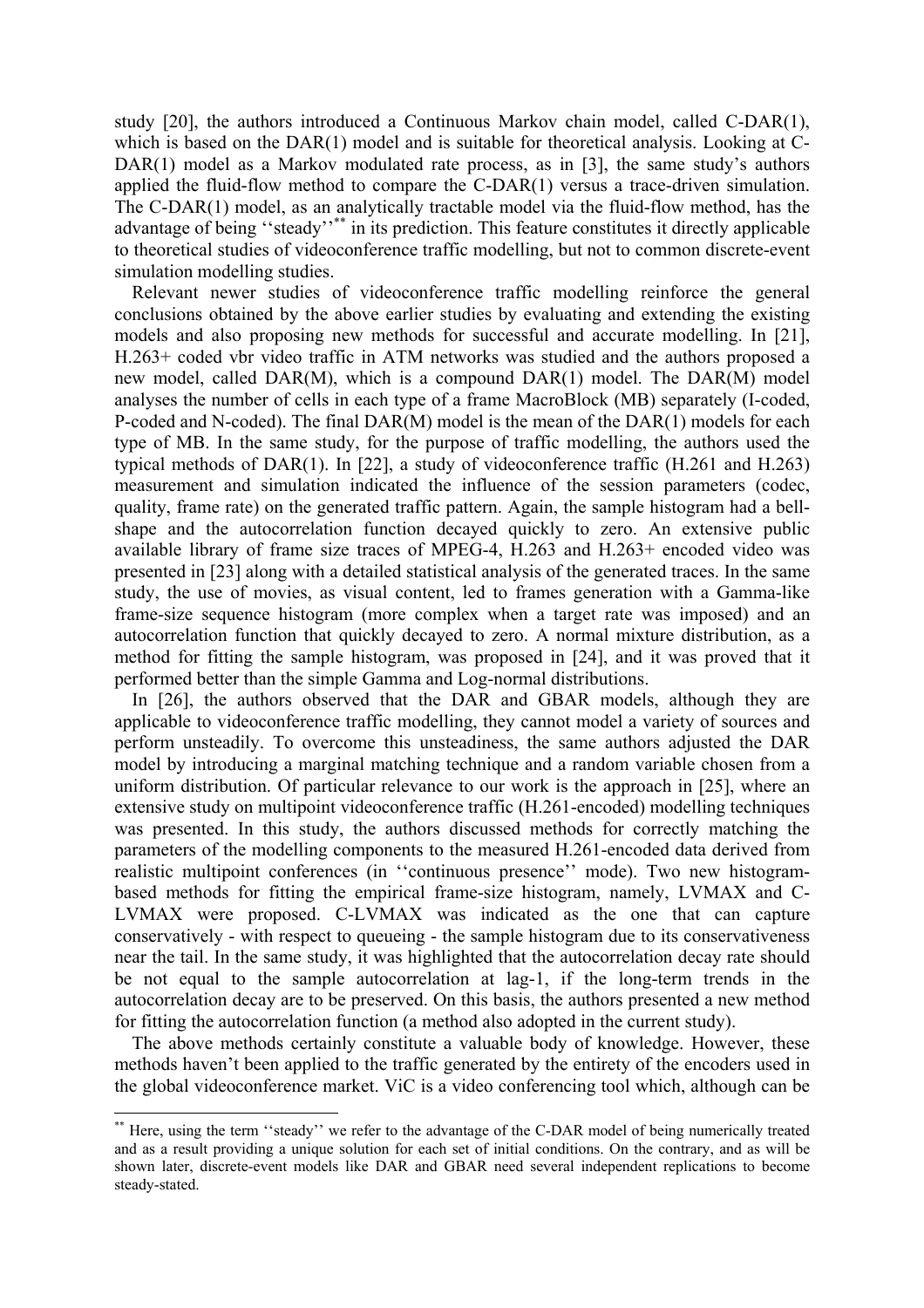run for one-to-one conferences, is primarily intended as a multiparty conferencing application. It can be used in different computing environments and can accommodate both lower and higher bandwidth conditions. For the above reasons, ViC is widely used in web oriented systems for videoconferencing and collaborative work over IP networks (e.g. VRVS [www.vrvs.org]). Some of the encoders supported by ViC, like NV and Intra-H261, are widely used in palmtops and pocket PCs (e.g. Linux iPAQ [internet2.motlabs.com/ipaq/]) thanks to their effective performance and cheap processing needs.

Furthermore, most of the previous studies use movies as the video source of their experiments that exhibit abrupt scene changes. However, the traffic patterns generated by differential coding algorithms depend strongly on the variation of the visual information. For videoconference, visual information should not contain abrupt scene changes, as videoconference coding algorithms were designed for a typical head and shoulders content (with respect to talking heads communication).

In addressing the context just stated this study undertook measurements of the videoconference traffic encoded, during realistic head and shoulders experiments, by the ViC encoders. The basic contributions of our work can be summarized as follows: presentation of the encoded data statistical quantities, comparison of the encoders' traffic with respect to network performance, traffic modelling results, simulation proposal of the measured traffic and finally comparison and evaluation of the proposed modeling parameters. It is stressed that traffic modeling, in this paper, focuses on queueing studies on the network performance. Thus, particular attention is paid on properties such as the longterm trends in the autocorrelation function of the frame-size sequence and the tail behavior of the frame-size histogram.

The rest of the paper is structured as follows: section 1 describes the experiment characteristics and comments upon the statistical quantities of the measured data. Section 2 contributes modelling results with the DAR and GBAR models and discusses appropriate methods for modelling the encoded traffic. The simulation and evaluation results of section 3 confirm the claims of the previous sections and provide valuable conclusions for the implementation of the simulation models. Finally, section 4 culminates with conclusions and pointers to further research.

## **1. Description of the Experimental work**

 $\overline{a}$ 

The study reported in this paper undertook measurements of the IP traffic generated by different vbr encoders, most of which have never been studied in literature. More explicitly, we measured the traffic generated by seven of the encoders included in the videoconference software tool ViC (version v2.8ucl1.1.6). These are<sup>††</sup>: NV [11], NVDCT [11], H.261 [29], H.263 [31], H.263+ [29], BVC [34] and CellB [30]. The JPEG [29] encoder was not examined as it produced large frames and a high video bit rate. This is attributed to the fact that in its coding algorithm, the entire frames are coded via the JPEG still image standard (the encoder does not utilize a block-based conditional replenishment algorithm). The PVH [14] encoder was not studied, too, as it utilizes a video compression algorithm that produces multiple layers in a progressively refinable format and tolerates packet loss. Finally, the RAW standard produces uncompressed data and as a result is out of interest in the current study.

Table 1 exhibits a brief comparison of the examined encoders. For the ViC encoders, compression is achieved by removing the spatial (intraframe) and the temporal (interframe) redundancy. In intraframe coding, a transform coding technique is applied at the image

<sup>††</sup> Although a newer encoder, namely, H.264, exists, ViC and most videoconference clients do not support it.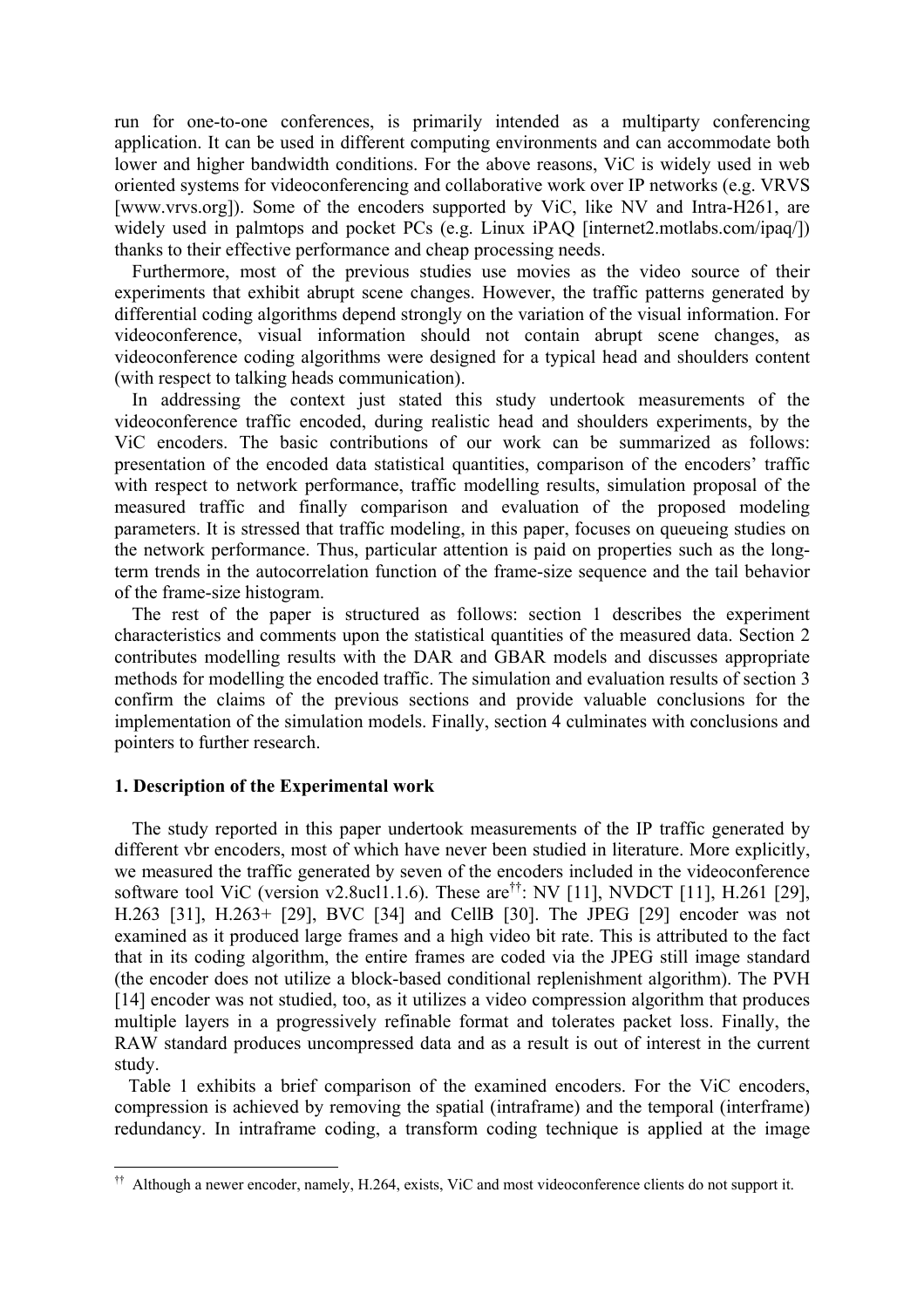blocks, while in interframe coding, a temporal prediction is performed using motion compensation or another technique. Then, the difference or residual quantity is transform coded. At this point, we should note that the CellB encoder is quite different. While the other encoders search for blocks that have changed and compress them using transform coding (e.g. DCT or Haar), and the output is finally quantized and, usually, Huffman encoded, the CellB encoder is computationally symmetric in both encoding and decoding and it utilizes fixed colormap and vector quantization techniques in the YUV color space to achieve compression. Finally, CellB performs intraframe compression by representing 4-by-4 blocks of pixels using cell codes and interframe encoding using skip codes.

Concerning the measurement work, we used the methodology graphically represented in Figure 1: importing an offline created content (a person speaking with mild movement and no abrupt scene changes ) through a digital video camera input (uncompressed RGB-24 format), we configured ViC to transmit the encoded data to a network sniffer (a pc running the program ''Ethereal'' [33]). The duration of each experiment was 1 hour and the settings of ViC were configured as follows: the video bit rate at 320 Kbps, video frame rate at 15 fps and the video window size at QCIF (parameters required for a high quality talking heads communication). For the purpose of comparing the different encoders' traffic, the same content and settings were used in all the experiments. In each case, the UDP packets were captured by the traffic monitoring software and the collected data were further postprocessed at the frame level<sup> $\ddagger\ddagger$ </sup> by tracing a common packet timestamp. The produced framesize sequences were used for further statistical analysis.

Some primary conclusions, as supported by the experiments' results (see Table 2 and the column charts of Figure 2), arise concerning the statistical trends of each encoder traffic pattern. Initially, we observe that the encoders tend to reach the target video frame rate specified in the experimental settings (except H.263+). Moreover, NVDCT produces lower video bit rate than NV does. This is also observed at the H.26x series. Specifically, H.263+ produces lower video bit rate than H.263 and H.261 do (see Figure 2(a)). This was expected, since the earlier encoder versions have improved compression algorithms than the prior ones. Secondly, despite the fact that the H.261 (Intra-H.261) and NV encoders are both transform coders and are in fact quite similar, the former produces lower video bit rate because it uses a discrete cosine transform (DCT) instead of a Haar transform, it uses a linear quantizer instead of dead-zone only quantizer and it applies Huffman coding to the runlength encoded symbols. Finally, the BVC encoder produces higher video bit rate than the H.261 encoder, as it uses a Haar transform. On the contrary, it produces lower video bit rate than the NV encoder as it applies a Huffman coding to the run-length encoded symbols (for more information see [17], [29], [34]-[36]). It may also be observed that the mean video bit rate values achieved are in all cases much lower than the respective maximum specifications of the ViC settings, reflecting the fact that the visual content did not exhibit dramatic scene changes, frequent zooms or other such effects. This fact constitutes are results applicable to different experimental conditions, where the target video bit rate would be higher than the mean video bit rate exhibited by the encoders and a similar ''head and shoulders'' content would be used. This is also verified by the study in [25], where the statistical features of the traffic patterns remained invariant for the different scenarios of the target video bit rate. That means that the accomplishment of other experiments with different parameters is of no point as the encoded traffic would be reasonably captured by a common model.

Furthermore, the tendency of the encoders to reach the target mean frame rate (except H.263+), led to similar results (to those of the mean video bit rate values) for the mean and

<sup>&</sup>lt;sup>‡‡</sup> It is important to note, here, that analysis at the MacroBlock (MB) [21] level has been examined and found to provide only a typical smoothing in the sample data. We believe that the analysis at the frame level is simpler and offers a realistic view of the traffic.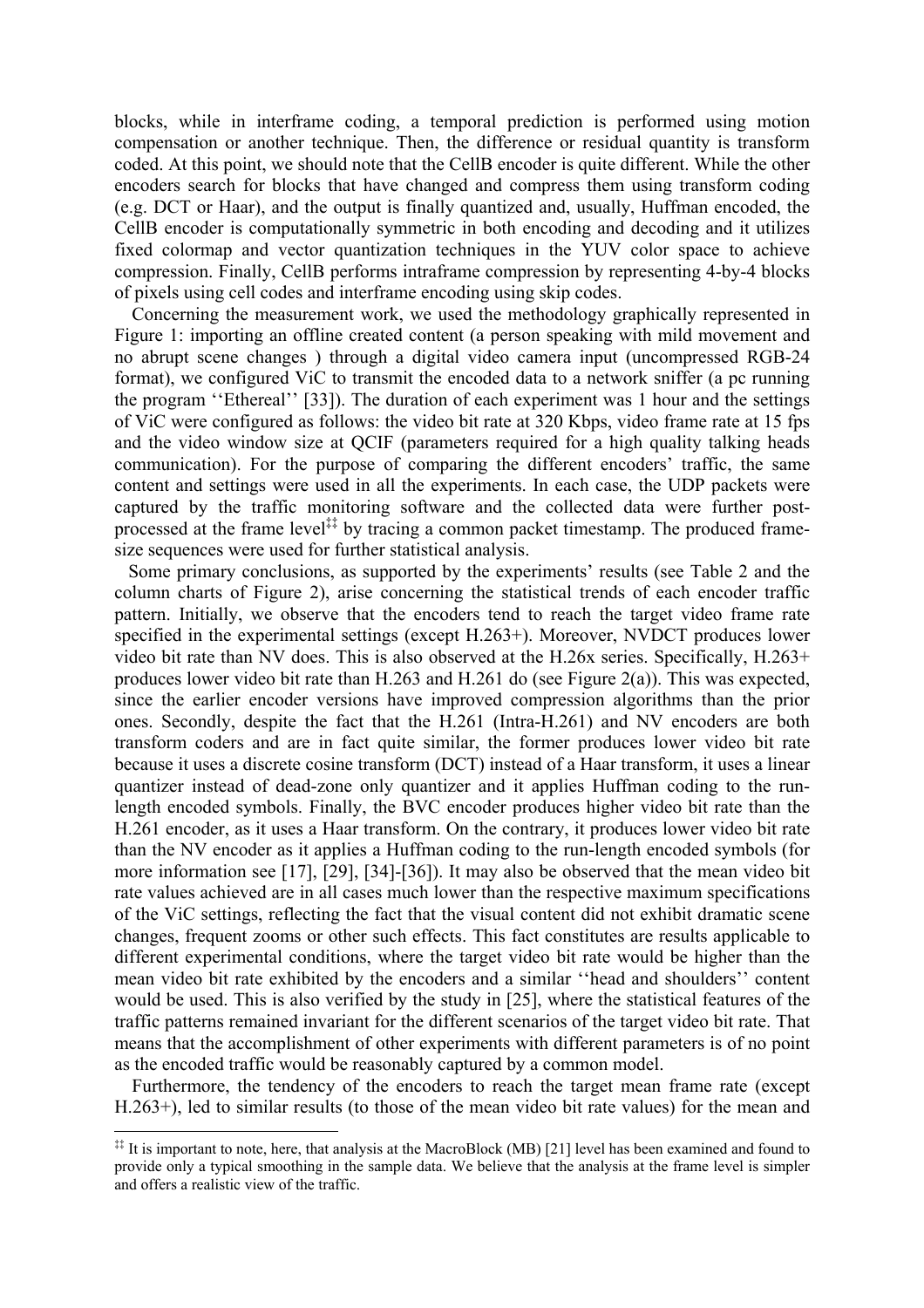maximum frame size values of the encoders' traffic patterns, see Figures 2(b) and 2(d). The same feature is noted at the variance values (see Figure 2(c)), with the exception of  $H.263$ whose variance value is smaller than that of H.263+. Of particular interest in Figures 2(b), (c), is that the frame-size sequences of the H.263+, CellB and BVC encoders have almost equal variance values and that the correspondent sequences of the CellB and BVC encoders have almost equal mean frame sizes values.

The above results, as presented in Table 2 and compared through the column charts of Figure 2, besides constituting a valuable data set for performance analysis studies, are modelling results directly applicable to full simulation models. As will be discussed shortly, the mean frame size and the variance of the frame-size sequence are input parameters for calculating the shape and scale parameters of the Gamma density. Furthermore, the minimum and maximum frame sizes can be used to assign the values for the min and peak video bit rate, required for the construction of the Markov chain states of the DAR model. Finally, these comparative results, based on the same content encoding, can simplify the analytical studies by providing a measure of the difference of the modelling parameter values. For instance, if the mean frame size and the variance value of an encoder video traffic (e.g. H.261) were calculated by an offline measurement, then the correspondent values of the other encoders could be relatively estimated<sup>§§</sup>.

## **2. Traffic Analysis**

 $\overline{a}$ 

The analysis of the measured traffic confirms the general body of knowledge that literature has formed concerning videoconference traffic. In brief, the frame-size sequence can be represented as a stationary stochastic process, with a frequency histogram of an approximately Gamma Probability Distribution Function (PDF) form and an AutoCorrelation Function (ACF) that quickly decays to zero (see Figures  $3(a)$ , $(d)$ , $(g)$ , $(i)$ , $(m)$ , $(p)$ , $(s)$  and  $4(a)$ - $(g)$ ). In checking for stationarity, each frame sequence corresponding to an encoder was split in ten windows and then the empirical density function for the frame size was calculated from the sample, in each window. These windows were found to be very much alike, property suggesting that the sequence is stationary. This is in accordance with previous studies (e.g. [7], [25]) where stationarity was found to apply for H.261-encoded traffic.

 Examining more thoroughly the sample histograms, we note that the smoothed frame-size frequency histograms of the NV, NVDCT, H.261 and BVC encoders have an almost similar asymmetrical bell-shape with a tail<sup>\*\*\*</sup> towards the large frame sizes (see Figures  $3(a)$ , $(d)$ , $(g)$ , $(s)$  while a more symmetrical shape appears in the H.263 histogram (Figure 3(j)). An obvious similarity in the H.263+ frame-size sequence is the reason of its narrow bellshaped histogram (Figure 3(m)) (the small  $H.263+$  variance value denoting the same too). Finally, the CellB histogram appears to be discrete (Figure  $3(p)$ ), feature that can be attributed to the discrete compression methods utilized by the CellB encoder.

Concerning the characteristics of the sample ACFs, we remark a similar behavior for all the encoders (see Figures  $4(a)-(g)$ ) with notable stronger correlations in the H.26x series (even stronger for the H.263+ encoder, see Figure 4(e)). These strong ACF correlations (implying periodicities in the traffic pattern) are attributed to the size similarities (temporal redundancy) that exist between sequential video frames. This phenomenon, though, does not influence the ACF long-term decay rate, that is a critical parameter in queueing.

<sup>§§</sup> In fact, this can not be assured for the entirety of the encoders in the market, but mainly for the ViC encoders.

Tail behavior is critical in queueing and will be examined thoroughly during analysis.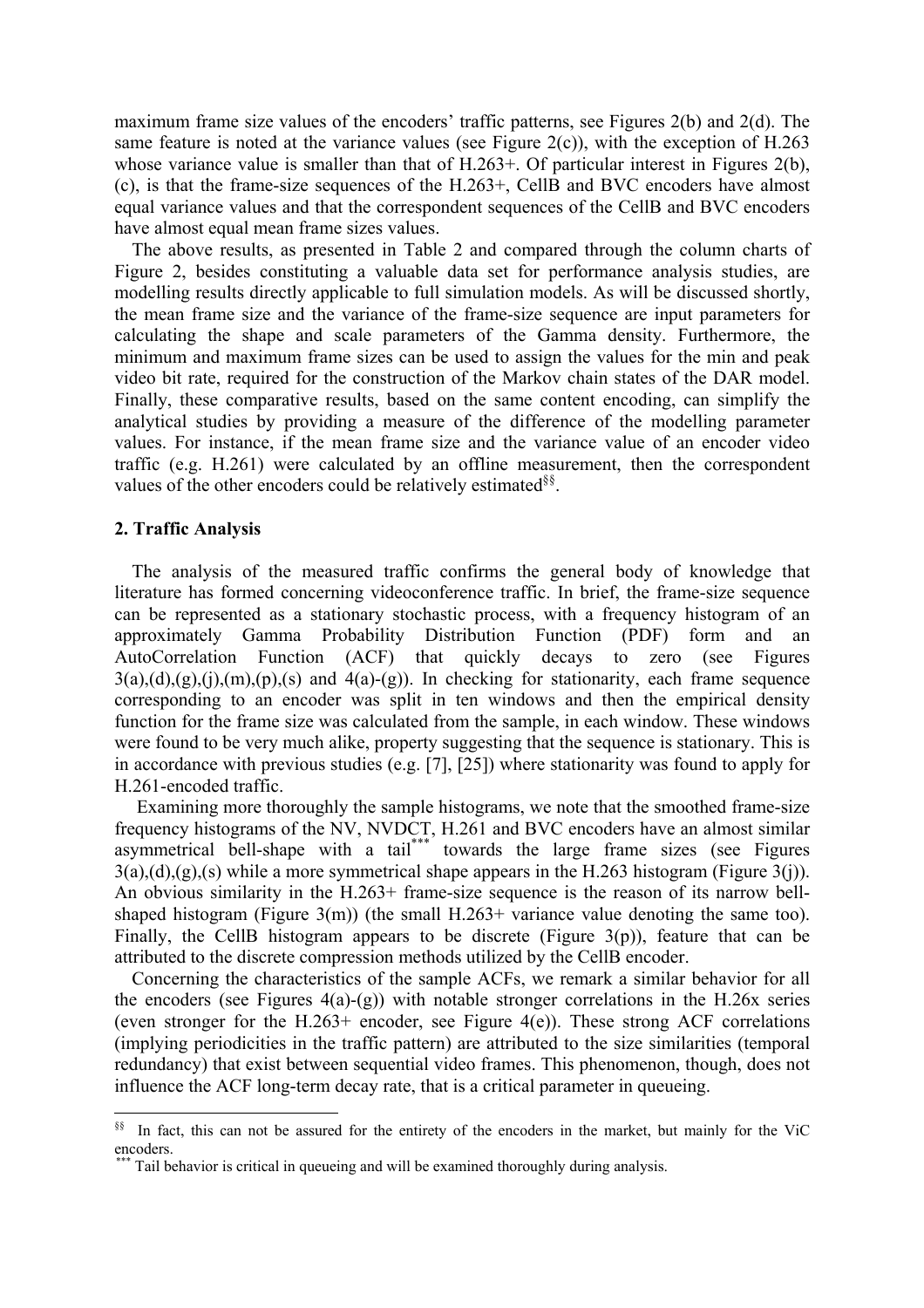The above results constitute the short-range dependent DAR(1) and GBAR(1) models directly applicable to full modelling and analytic treatment of the traffic. These models are described analytically in the section to follow.

## **2.1. The DAR(1) and GBAR(1) models**

The DAR(1) [1, 7] model produces a frame-size sequence according to the transitions of a discrete time Markov Chain, of the form:

$$
P = \rho I + (1 - \rho)Q \tag{1}
$$

where *ρ* is the autocorrelation parameter at lag-1, *I* is the identity matrix and *Q* is a rank-one stochastic matrix with all rows equal to the probabilities resulting from the negative binomial density of the form:

$$
y = f(x/r, P) = {r + x - 1 \choose x} P^{x} (1 - P)^{x}, \quad x = 0, 1, \dots, r > 0, \quad 0 < P < 1
$$
 (2)

Instead of directly dealing with the discrete density (2), in the following we work with its continuous counterpart, namely the Gamma density - used to fit the sample histogram - of the form:

$$
y = f(x/p, \mu) = \frac{1}{\mu^p \Gamma(p)} x^{p-1} e^{-x/\mu}, \quad \mu, p > 0, \quad x \ge 0, \quad \Gamma(p) = \int_0^\infty u^{p-1} e^{-u} du \tag{3}
$$

Although several methods concerning the calculation of the Gamma density parameters exist, the authors in [7] and [16] proposed the method of MOMents (MOM). According to this method, when the mean, *m*, and the variance, *v*, of the data sample are known, the *p* and  $\mu$  parameters of the Gamma density (3) are estimated by the following equations:

$$
p = \frac{m^2}{v} \tag{4}
$$

$$
\mu = \frac{v}{m} \tag{5}
$$

Correspondingly, the parameters  $r$  and  $P$  of the negative binomial density (2) can be calculated from the sample mean and variance by the following equation:

$$
r = \frac{m^2}{v - m} \tag{6}
$$

$$
P = \frac{m}{v} \tag{7}
$$

or by the parameters of the correspondent Gamma density with *p* and *µ* parameters as follows:

$$
r = \frac{p\mu}{\mu - 1} \tag{8}
$$

$$
P = \frac{1}{\mu} \tag{9}
$$

A frame-size sequence generated with the DAR(1) model has an exponentially decaying autocorrelation function equal to  $\rho^k$  and a marginal frame-size density with probability masses equal to the elements of the common rows in *Q*.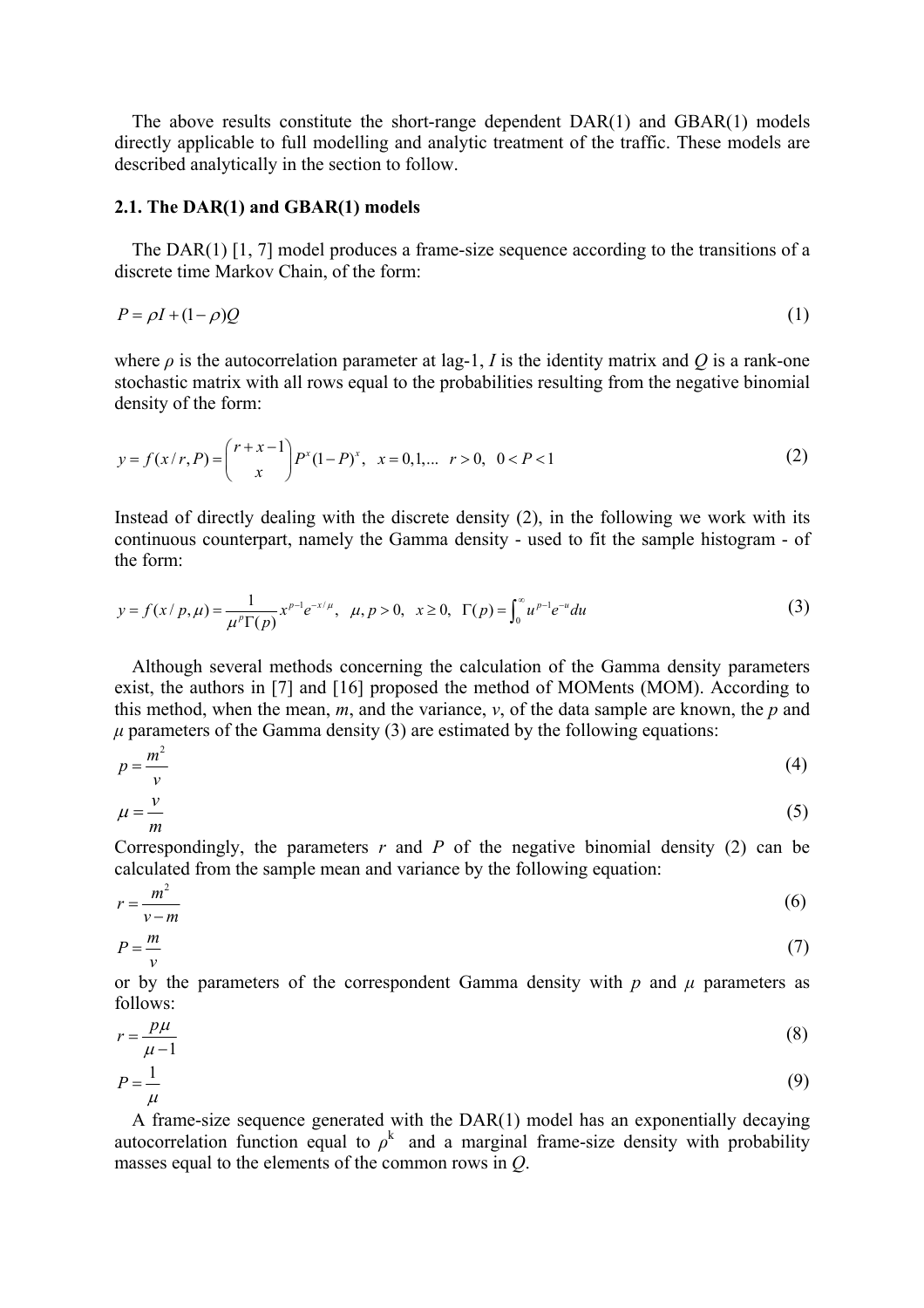In the GBAR(1)  $[16]$  model, the simulated source trace is generated by a stationary stochastic process:

$$
X_n = A_n X_{n-1} + B_n, \ \ n = 0, 1, 2, \dots \tag{10}
$$

where  $X_n$  is the  $n_{th}$  generated frame size,  $A_n$  ( $A_n(a,\beta)$ ) is a random number chosen from the Beta probability distribution of the form:

$$
y=f(x/a,b)=\frac{1}{B(a,b)}x^{a-1}(1-x)^{b-1}, a,b>0, 0\n(11)
$$

where: *1*  $a-l$  *(1 +)* $b-l$  $B(a,b) = \int_{0}^{a-1} (1-t)^{b-1} dt$  and  $B_n (B_n(b,\mu))$  a random number chosen from the Gamma

density (3) with a different shape parameter. The frame-size sequence autocorrelation generated from (10) is equal to  $\rho^k$ . The parameters of the Beta and Gamma densities in (10) are calculated using the MOM method as follows: if  $p$  and  $\mu$  are the parameters derived from (4) and (5) - same as the ones used for the DAR model - and  $\rho$  is the measured ACF decay rate then the parameters  $\alpha$  and  $b$  of the Beta density  $B_n(a,b)$  (11) are calculated as follows (for a value of  $\rho$  near 1):

$$
a = \rho p \tag{12}
$$
  

$$
b = (1 - \rho)p \tag{13}
$$

The parameters *b* and  $\mu$  of the Gamma density  $B_n(b,\mu)$  for GBAR are calculated from (13) and (5), correspondingly. The non-integer frame-size values generated from (10) are rounded to the nearest integer. Although, this rounding process could be avoided by using the negative binomial density (2) instead of the gamma density (3), the gamma density is more practical and its usage does not influence the statistical quantities of the generated video source (as indicated in [16], too).

#### **2.2. Matching of the Modelling Parameters**

Now, we may turn to the discussion of the methods used for matching the parameters of the modelling components to the data and for combining these components into the analytical DAR and GBAR models. According to section 2.1, it is obvious, that the modelling parameters required for the implementation of the DAR and GBAR models are the *p* and  $\mu$  parameters of the Gamma density and the autocorrelation decay rate  $\rho$ . The paragraphs to follow are devoted to the calculation of these parameters.

For the purpose of fitting the Gamma density to the sample frame-size sequence histogram, although various full histogram-based methods have been tried in literature, (see for example [24], [25]), we encourage the use of the MOM method as it requires only the sample mean frame size and variance values. Thus, taking into account that the sequence is stationary - and as a result the mean and the variance values are almost the same for all the sample windows - it is evident that only a part of the sequence is needed to calculate the Gamma density parameters. Furthermore, this method has the feature of capturing accurately the sample mean video bit rate (feature derived from the fact that the method uses the mean frame size to calculate the Gamma density parameters). The numerical values of the  $p$  and  $\mu$ parameters for all the encoders, calculated by the equations (4) and (5), with the correspondent inputs of Table 2, appear in Table 3.

To evaluate the MOM method, with respect to its accuracy in fitting and its conservativeness in queueing, besides plotting the sample histogram versus the MOM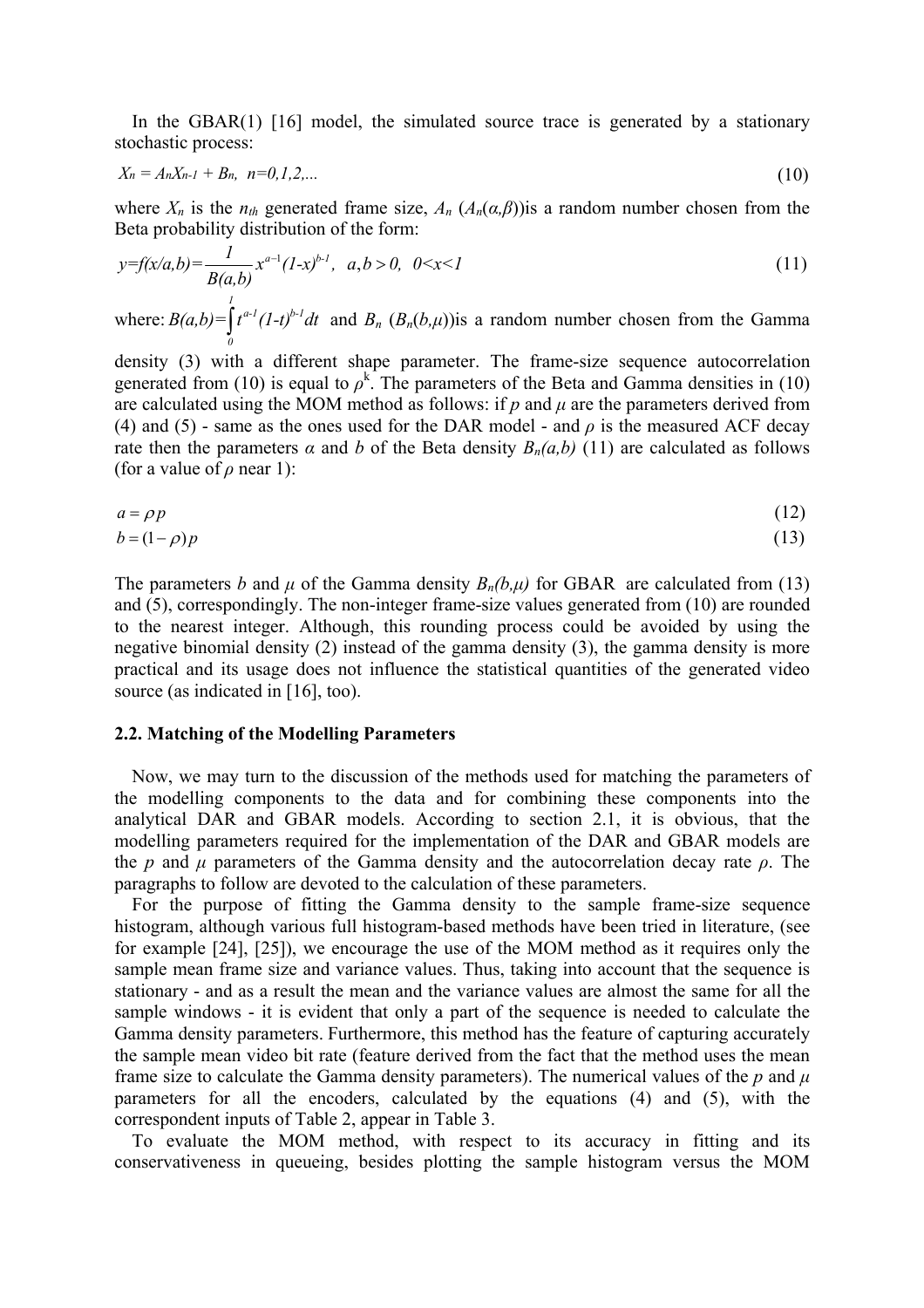density (see Figures  $3(a)$ , $(d)$ , $(g)$ , $(i)$ , $(m)$ , $(p)$ , $(s)$ ), we applied the following method: we plotted the sample quantiles from the sample cumulative frequency histogram and the model quantiles from the incomplete Gamma density:  $f_{inc}(x, p) = \frac{1}{\Gamma(p)} \int_{0}^{x} e^{-t} t^{p-1} dt$  $=\frac{1}{\Gamma(p)}\int_{0}^{1}e^{-t}t^{p-1}dt$ 

where  $\Gamma(p)$  derives from (3) and p,  $\mu$  from (4) and (5) correspondingly. The Q-Q plot of this method refers to cumulative distributions (probabilities of not exceeding a threshold). Thus, the tail behavior for the fit is indicated by the neighborhood of the quantiles around 1. If the model's quantiles are lower than the sample quantiles in that neighborhood, the model is considered to be conservative with respect to queueing, see Figures  $3(b),(e),(h),(k),(n),(q),(t).$ For more detail around that neighborhood, the complementary sample frequency histogram is plotted together with the complementary Gamma density  $(1 - f_{inc}(\frac{x}{\mu}, p))$  in the large

frames region (see Figures 3(c),(f),(i),(l),(o),(r),(u)). The final plot gives valuable indications about the tail behavior of the model (tendency of the model to move to high bandwidth states) and a measure of its conservativeness concerning queueing.

The conclusions derived from the above method are as follows: in most cases, the MOM method did not manage to follow closely the histogram in all quantiles (especially in the first ones and more notable in the case of  $H.263+$  (Figure 3(n)). However, this phenomenon is not critical with respect to queueing as what is important is the conservativeness of the model at the higher rate states (large frame sizes). Moreover, the complementary density plots indicate that in most cases the model is tail-conservative (see Figures  $3(c)$ , $(f)$ , $(i)$ , $(r)$ , $(u)$ ). This phenomenon, though, is less intense in the case of H.263 and H.263+ (Figures  $3(i)$ ,(o)). Despite the certain drawbacks of the MOM method, we encourage its usage as it has the advantage of being tail-dominant and not requiring full histogram information. Finally, as will be commented upon later, this inaccuracy of the MOM method is negligible if a careful choice of the autocorrelation decay rate is performed.

At this point, we may discuss about the calculation of the autocorrelation decay rate *ρ*. From the Figures 4(a)-(g), it is observed that the ACF graphs exhibit a reduced decay rate beyond the initial lags. This is a behaviour also noted in earlier studies [6], [25]. To fit the sample ACF, we applied the model proposed in [25], namely, Compound Exponential Fit (CEF). This model fits the autocorrelation function with a function equal to a weighted sum of two geometric terms:

$$
\rho_{\kappa} = w\lambda_1^{\kappa} + (1-w)\lambda_2^{\kappa}, \text{ with } |\lambda_2| < |\lambda_1| < 1 \tag{14}
$$

where  $\lambda_{1,2}$  are the decay rates. In the above equation, the value of the autocorrelation parameter  $\lambda_l$  is very critical as it tends to capture the long-term behavior of the autocorrelation function. What is notable is that using this model, the autocorrelation parameter  $\rho$  is chosen *not* at lag-1, as in DAR(1) and GBAR(1) models.

This method was tested with a least squares fit to the autocorrelation samples for the first 500, 1000 and 5000 lags for each encoder (for each modelling case we name the model's fit as CEF(500), CEF(1000) and CEF(5000) and the calculated parameter *ρ500*, *ρ<sup>1000</sup>* and *ρ<sup>5000</sup>* correspondingly)<sup>†††</sup>. For each encoder, the  $\lambda_l$  parameter numerical values appear in Table 3, while the fitted model graphs are compared to the sample ACFs in Figures 4(a)-(g). From the CEF model fits, it is obvious that the property of capturing the ACF long-term trends is reflected more intensely by the CEF(5000) fits, where the decay rate has a value higher than 0.999 (approximately 1). However, the decay rate values for videoconference traffic mostly

 $\ddot{\rm{t}}$  At this point, we have to notice that modelling at further than 5000 lags is of no point as the autocorrelation values for these lags are easily captured by the CEF(5000) model.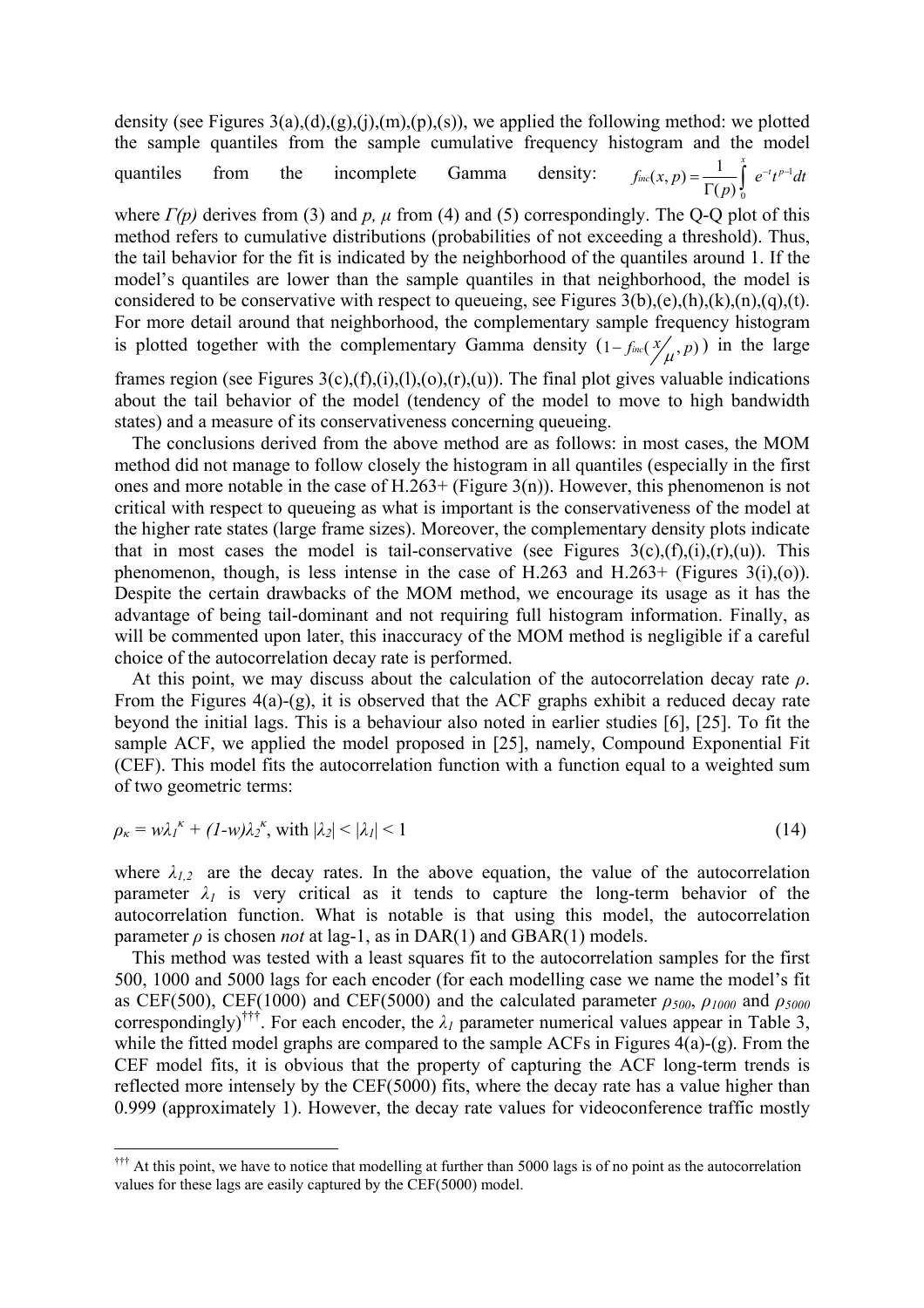appeared in literature were found to be near 0.985 in [7] or higher, near 0.995, in [25]. Given the above modelling results, the following question naturally arises: what is the proper value of the decay rate *ρ* towards a successful implementation of the DAR and GBAR models? Is this parameter critical in queueing results?

In the section to follow, towards reliable answers to the above question, the discussed modelling components are combined into complete traffic models with the DAR and GBAR methods. Furthermore, the different modelling parameters are evaluated and validated comparing sample-based against model-based discrete-event simulations in a single-server queueing system implemented in the ns-2 simulator.

## **3. Simulation and Evaluation of the Modelling Components**

For the purpose of evaluating the modelling methods discussed in the previous section, we followed the approach that is graphically represented in Figure 5. According to this approach, a traffic source (sample-based or model-based) is included in a single-server queueing system implemented in ns-2 (system to be described analytically later). In this case, modelling evaluation derives from the comparison of the queue buffer overflow estimation given by discrete-event simulation [18] using the actual frame-size sequence against the queue buffer overflow estimation given by the simulated (with DAR or GBAR) frame-size sequences<sup>‡‡‡</sup>. Using the same process, we compared and validated the different ACF decay rate values (*ρ500*, *ρ<sup>1000</sup>* and *ρ5000* correspondingly). Before proceeding to the results of the above approach, we devote the following paragraphs in describing the exact steps followed to generate the model-based sequences with the DAR and GBAR models.

In implementing the DAR model, the values of the *r* and *P* parameters of the negative binomial density and the decay rate *ρ* (in each case of 500, 1000 and 5000 lags) are required. The *r* and *P* parameter values, as calculated by the equations (6) and (7), are presented in Table 3. Moreover, the DAR model (1) demands the representation of the frame-size sequence with a constant number of states, whose probabilities values will fill the rows of the stochastic matrix *Q*. After extensive frames generations with the DAR model, we concluded that a 30-state markov chain can simulate satisfactorily the actual data and capture accurately the sample mean rate. These states can be easily chosen by dividing the interval between the maximum and the minimum frame size of the sequence into 30 frame-size states. So, if  $x_{min}$  is the minimum and  $x_{max}$  the maximum frame-size value then a reasonable state step *s* is  $s = (x_{\text{max}} - x_{\text{min}})/30$ , with *s* rounded to the nearest integer. The rate of each state can be easily calculated by the relative mean rate of a histogram window, as follows: if  $P_i$  is the probability mass of frame size  $S_i$  (derived from the negative binomial density) then

the rate value of the state is equal to  $\sum p_i s_i$ .  $i=1$ / *s s iSi* \* f  $\prime$  **)**  $pi$ *i i*  $p$  *iSi* \* f  $/$   $\sum p$  $\sum_{i=1}^{n} p_{i} s_{i} \cdot f / \sum_{i=1}^{n} p_{i}$  rounded to the nearest integer where *f* 

is the frame rate of the trace (derived from Table 2) and 1 *s i i p*  $\sum_{i=1}^{\infty} p_i$  is the probability mass of the

certain state (that will fill the correspondent element of the matrix *Q* in (1)).

 $\overline{a}$ 

Concerning the GBAR model, we calculated the Beta density parameters *α* and *b* from the equations (12) and (13) and the *b* and  $\mu$  Gamma density parameters from (13) and (5) (for each value of the  $\rho$  parameter). The values of these parameters, presented in Table 3, can be directly fed as input to the GBAR process (10).

<sup>&</sup>lt;sup>‡‡‡</sup> We would like to note, here, that although the DAR and GBAR models could be implemented directly in ns-2, all simulations in our study are offline implemented using the Matlab Statistical ToolBox [37]. That means that in fact, all simulations held in ns-2 are discrete-event trace-driven simulations (see [27] for more information on trace-driven simulation).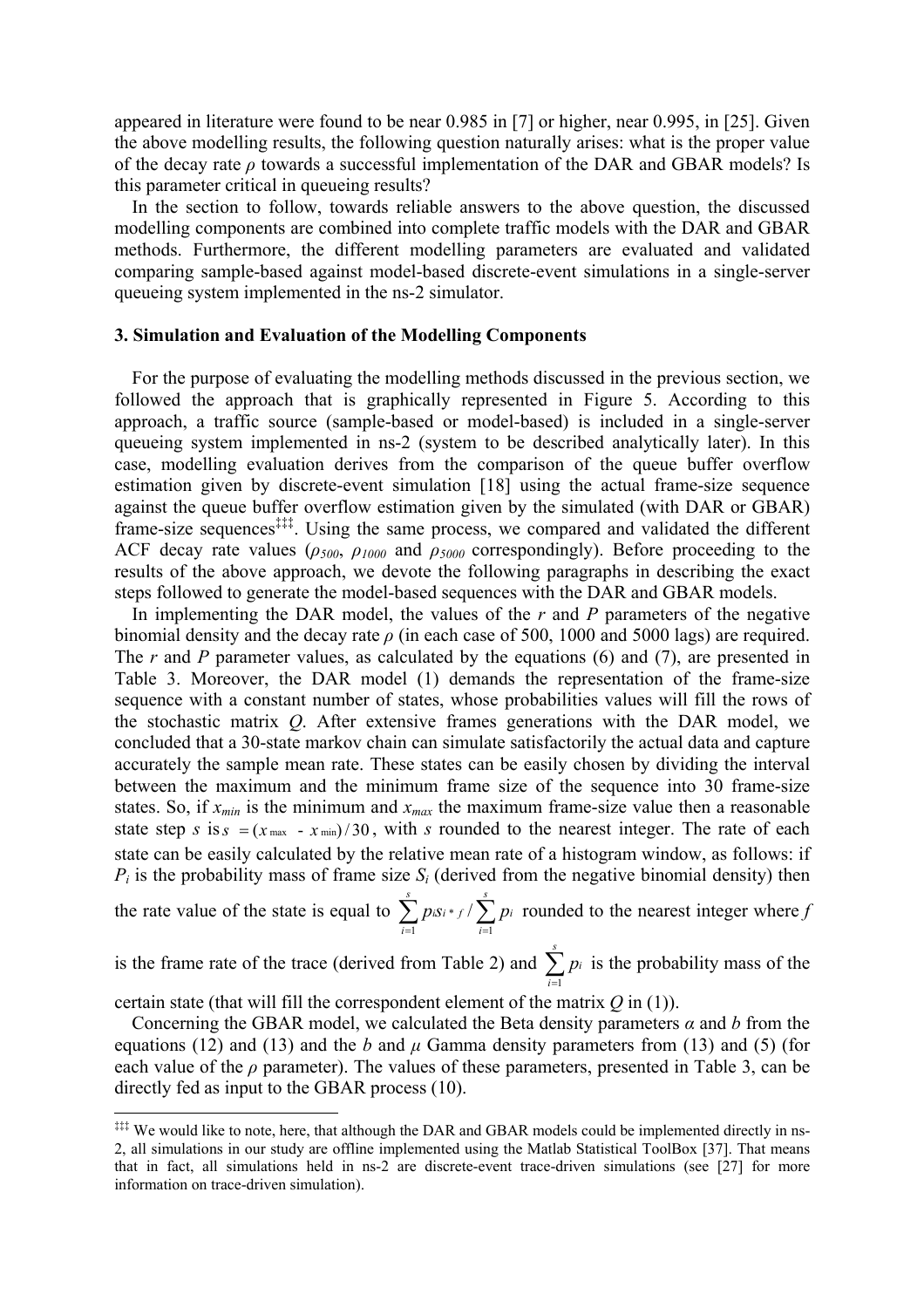Applying the above, we conducted 250 simulation runs (independent replications) for each encoder and each modelling case. The number of the generated frames was chosen equal to the actual frame-size sequence length. By the analysis of the generated sequences, we noted that in each group of generated sequences (same encoder and same value of  $\rho$ ), the sequences statistical trends were found to be different. This phenomenon is attributed to the fact that DAR and GBAR are stochastic processes and consequently their result is uncertain. In this case, we average the statistical quantities of each group to find mean performances of different models. For each group, we calculated the standard deviations of the mean video bit rate (see Table 4 for analytical results). With reference to this table, some first conclusions arise concerning the modelling methods applied: firstly, it is observed that the GBAR model exhibits a closer bound to the actual mean video bit rate and variance than the DAR model. Moreover, in most cases, we note that when the value of  $\rho$  increases (regularly from  $\rho_{500}$  to *ρ5000*), the achieved mean video bit rate increases, too. This phenomenon confirms our initial claim and the claim in [25] that the conservativeness of a model depends strongly on its ability to capture the ACF long-term trend. Even then, though, the standard deviation value is quite large so that mean rate values lower than the actual one could be exhibited. Moreover, the existence of opposite phenomenon (where the video bit rate value decreases while  $\rho$  increases, as in the implementation of GBAR for CellB) leads us to the conclusion that the current results are inadequate for the extraction of a general rule. However, some obvious conclusions are the following: in general, the GBAR model appears to be steadier than the DAR model and, at this point, seems to be better solution for simulating videoconference traffic (it is more complex than DAR, though). Especially, in the case of the H.263+ encoder, the DAR model provides results, far too conservative, while the GBAR model manages to captures accurately the mean video bit rate of the actual traffic. Perhaps, a more careful choice of the ACF decay rate of the H.263+ traffic sequence could lead to better results for the DAR model. However, as will be commented upon later, a modulation of the generated data to the sample rate can overcome the inaccuracy of the models.

We believe that the most critical point in queueing studies is the steadiness of the mean video bit rate of the simulated trace. However, the general conclusion, as supported by the results of Table 4, is that the DAR and GBAR models perform unsteadily due to their stochastic nature. Even in cases of close bound to the sample mean rate, a value of standard deviation higher than 4Kbits/sec can lead to a deviation from the actual mean video bit rate. This deviation, although it is small, would lead to inaccurate results in a queueing system. A positive deviation, though, would lead to conservative results. However, this cannot be assured. This fact constitutes reliable the following comparison of the sample versus the generated traces in a queueing system with a common server capacity.

Having described our simulation approach, we may describe the single-sever queueing system implemented in ns-2 that was used as an evaluation and comparison testbed. In ns-2, an output queue of a node is implemented as a part of each link whose input is that node. The definition of the link then includes the way to handle overflow at that queue. More explicitly, we used the following simple topology (see Figure 7): consider a simple network composed of only two nodes *S* (Source) and *D* (Destination), and one link connecting them. We run on node *S* the sample or simulated videoconference traffic of mean video bit rate *C* Kbits/sec. The destination of the traffic is node *D*. The video frame inter-arrival time is selected constantly equal to  $1/f$  (where  $f$  is the actual sample frame rate from Table 1). The link connecting the two nodes has a speed of *1.1*\**C* Kbits/sec (server capacity *10*% higher than the client capacity), a propagation delay of *0* ms and a buffer at its input of infinite size (so that no actual overflow occurs).

Deploying the above queueing system in ns-2 [32], we conducted simulations (the duration of the simulation being 1 hour) with each of the available sample and generated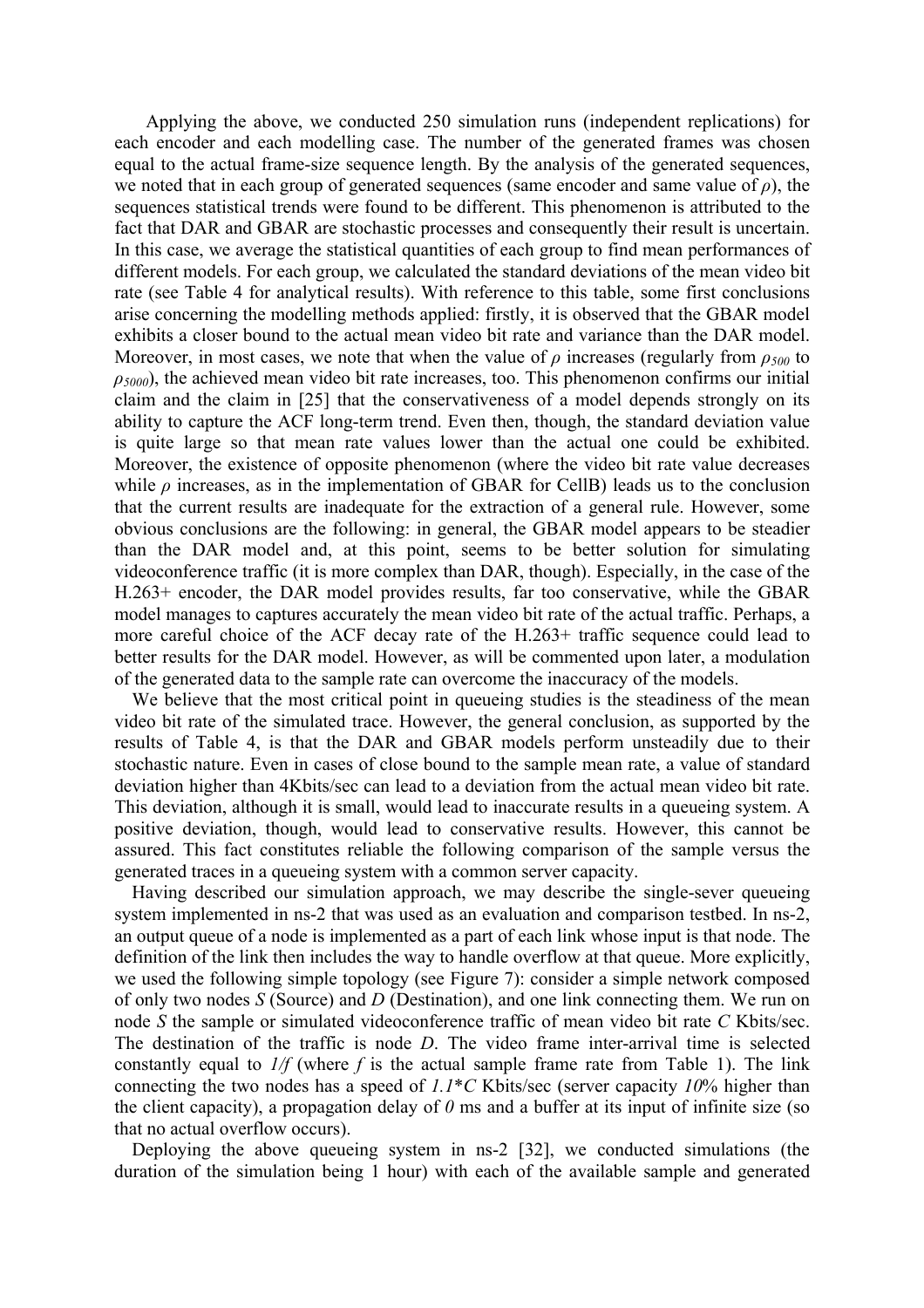traces. In each case, we assured to monitor the queue buffer length size every *0.1*sec. Given that no overflow occurs, it is evident that the complementary probability distribution of the monitored buffer length frame-size sequence - monitored at each clock time - gives buffer overflow probabilities for a selected queue buffer size. The comparison of the complementary density given by the sample frame-size sequence and the one given by the simulated data is directly applied for further validation and evaluation of the modelling components. For each modelling case (combination of model and decay rate value) the complementary buffer size densities of the simulated data (derived from the mean buffer-size sequence of the independent replications) and the correspondent sample are plotted together (see Figures 8-14 for each encoder correspondingly). In each figure caption, we note the modelling parameters (encoder, model, decay rate used e.g. (NV, DAR, *ρ = ρ500*)). The probabilities values are always assigned at the logarithmic scale.

The basic conclusions, as derived from our evaluation results, graphically represented in Figures 7, are the following: The autocorrelation decay rate value influences strongly the densities slope for both models, DAR and GBAR. In fact, the densities slope increases proportionally to the decay rate value. This feature confirms our claim hat the ACF longterm trend is very critical in queueing analysis. That means, that the model's conservativeness (in this case, the tendency of the model to estimate higher overflow probabilities for a given buffer length size than the sample) is relatively proportional to the ACF decay rate value. Furthermore, for all the encoders, except H.263+, decay rate values higher than 0.995 are required to constitute the model steadily conservative. This fact is notable in all simulation cases when the decay rate  $\rho$  is calculated at the first 500 lags - see Figures  $8(a)$ ,(d)-14(a),(d) - where the DAR and GBAR densities plots are not always higher than the sample densities. On the contrary, it is concluded by Figures  $8(b)$ , (e)-14(b), (e), where  $\rho$  is calculated at the first 1000 lags, that a decay rate value between 0.998 and 0.999 (except H.263) can lead to steadily conservative models in most cases. For the third case, where  $\rho$  is higher than 0.999 - see Figures 8(c),(f)-14(c),(f) - although the models appear to be more conservative, they fail to fit the sample densities at the small buffer sizes (for logarithmic probability values between -0.3 and 0.0). This phenomenon, being less notable when  $\rho$  is equal to  $\rho_{1000}$ , can be attributed to the MOM's inaccuracy at the first quantiles. In overall, the DAR and GBAR models perform similarly, with the DAR model being more conservative in most cases. Finally, for H.263+, a decay rate value between 0.98 and 0.99 seems to be enough for conservative modelling (see Figure 12).

## **4. Conclusions**

The current study is a contribution of modelling and simulation results for a variety of existing videoconference encoders for talking heads communication. An extensive analysis of the measured data, a careful but simple modelling of the frame-size sequences and the extensive evaluation of the modelling components, led us to the general conclusion that the most critical point in modelling videoconference traffic is the long-term trend of the framesize sequence autocorrelation function and not the exact fit of the frame-size histogram. In all experimental and modelling cases, we noticed that although the moments fit was not accurate, a choice of the autocorrelation parameter higher than 0.99 could lead to accurate simulation results- with respect to queueing - and simple generalization of the DAR and GBAR models. Moreover, the DAR model was found to perform similarly with the GBAR process. This fact combined with the indicative simplicity and faster implementation of the DAR model in comparison with the GBAR (almost 2min slower in one replication) consist it as the proper videoconference (single-source) simulation model for queueing studies.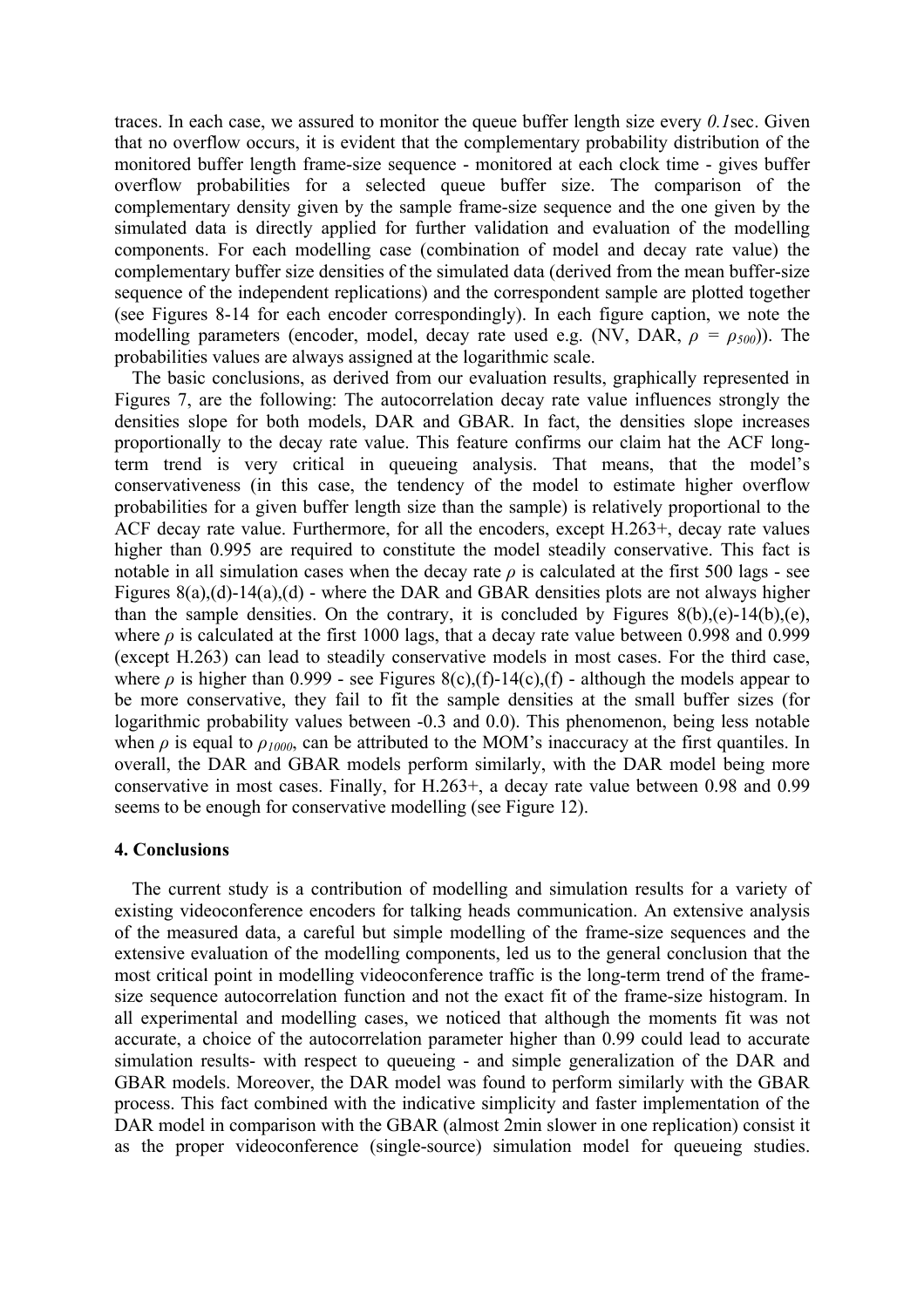Finally, the Tables 2, 3 and 4 constitute a valuable data set for performance evaluation and queueing studies on videoconferencing applications.

Future work includes the validation of our modelling approach with different videoconference contents (low motion and high motion) and the implementation of the C-DAR model as a further numerical validation process.

## **Acknowledgements**

The authors would like to thank Dr K. Kontovasilis for valuable discussions, suggestions and encouragement.

# **References**

- [1] P.A. Jacosb and P.A.W.Lewis, Time series generated by mixtures, J. Time Series Analysis (1983), vol. 4, no. 1, pp. 19-36.
- [2] B. Maglaris, D. Anastassiou, P. Sen, G. Karlsson and J. D. Robbins, Performance models of statistical multiplexing in packet video communications, IEEE Trans. Commun. (1988), 36(7): 834–843.
- [3] D. Mitra, Stochastic theory of a fluid model of producers and consumers coupled by a buffer, Adv. Appl. Prob. (1988), vol. 20, p. 646-676.
- [4] R. Kishimoto, Y. Ogata, and F. Inumaru, Generation interval distribution characteristics of packetized variable rate video coding data streams in an ATM network, IEEE JSAC (1989), 7(5):833–841.
- [5] H. S. Chin, J. W. Goodge, R. Griffiths and D. J. Parish, Statistics of video signals for viewphone-type pictures, IEEE JSAC (1989), 7(5):826–832.
- [6] M. Nomura, T. Fujii and N. Ohta, Basic characteristics of variable rate video coding in ATM environment, IEEE JSAC (1989), 7(5):752–760.
- [7] D. P. Heyman, A. Tabatabai and T. V. Lakshman, Statistical analysis and simulation study of video teleconference traffic in ATM networks, IEEE Trans. Circuits Syst. Video Technol. (1992), 2(1):49–59.
- [8] D. M. Cohen and D. P. Heyman, Performance modelling of video teleconferencing in ATM networks, IEEE Trans. Circuits Syst. Video Technol. (1993), 3(6):408–422.
- [9] D.P. Heyman, T.V. Lakshman, Modeling Teleconference Traffic from VBR Video Coders, IEEE ICC (1994), pp.1744-1748.
- [10] D.M. Lucantoni, M.F. Neuts, Methods for Performance Evaluation of VBR Video Traffic Models, IEEE/ACM Transactions on Networking (1994), Vol.2, No.2, pp. 176-180.
- [11] R. Frederick, Experiences with real-time software video compression, Xerox Parc (1994).
- [12] B. Melamed, D. Raychaudhuri, B. Sengupta and J. Zdepski, TES-Based Video Source Modeling For Performance Evaluation of Integrated Networks, IEEE Transactions on Communications (1994), Vol. 42, No. 10, 2773-2777.
- [13] A. Elwalid, D. Heyman, T. V. Lakshman, D. Mitra, and A. Weiss, Fundamental bounds and approximations for ATM multiplexers with applications to video teleconferencing, IEEE JSAC (1995), 13(6):1004-1016.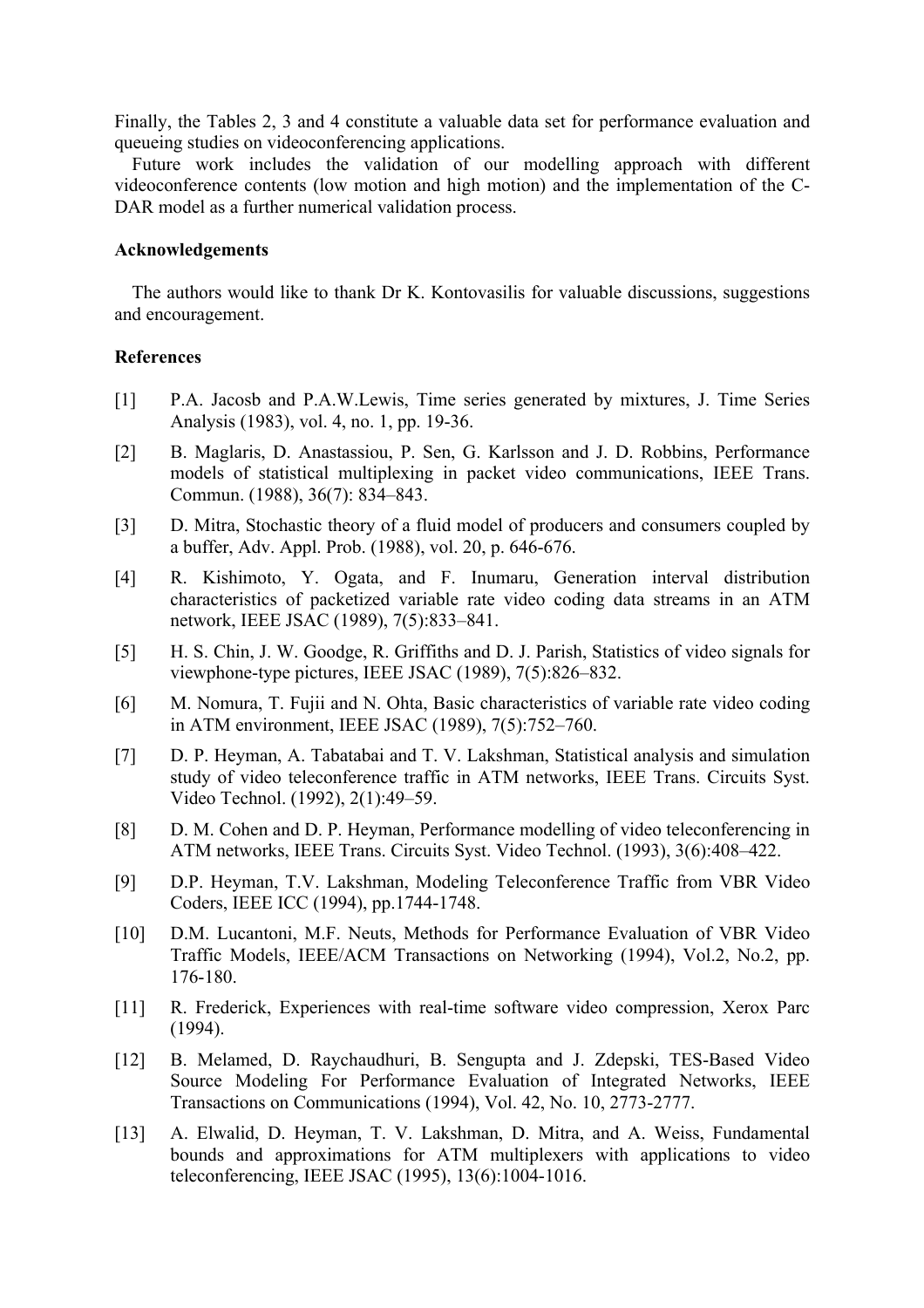- [14] S. R. McCanne, Scalable Compression and Transmission of Internet Multicast Video, Report No. UCB/CSD-96-928, Computer Science Division (EECS) (1996), University of California, Berkeley, California 94720.
- [15] A. Erramilli, O. Narayan, and W. Willinger, Experimental queueing analysis with long-range dependent packet traffic, IEEE/ACM Trans. Networking (1996), 4(2):209-223.
- [16] D. P. Heyman, The GBAR source model for VBR videoconferences, IEEE/ACM Trans. Networking (1997), 5: 554-560.
- [17] L. D. McMahan, Video Conferencing over an ATM Network, Thesis (1997), California State University, Northridge.
- [18] M. Law and W. D. Kelton, Simulation Modeling and Analysis 3nd Edition (1999), McGraw-Hill Higher Education.
- [19] B. Ryu, Modeling and Simulation of Broadband Satellite Networks: Part II-Traffic Modeling, IEEE Communications Magazine (1999).
- [20] S. Xu, Z. Huang, and Y. Yao, An analytically tractable model for video conference traffic, IEEE Trans. Circuits Syst. Video Technol. (2000), 10(1):63–67.
- [21] G. Sisodia, L. Guan, M. Hedley, S. De, A New Modeling Approach of H.263+ VBR Coded Video Sources in ATM Networks, RealTimeImg(6) (2000), No. 5, pp. 347- 357.
- [22] K. Dolzer, W. Payer, On aggregation strategies for multimedia traffic, Proceedings of the 1st Polish-German Teletraffic Symposium (2000), Dresden.
- [23] F. Fitzek and M. Reisslein, MPEG-4 and H.263 video traces for network performance evaluation, IEEE Network (2001), vol. 15, no. 6, pp. 40-54, Video traces available at http://www.eas.asu.edu/mre.
- [24] W.C. Poon and K.T. Lo, A refined version of  $M/G/\infty$  processes for modeling VBR video traffic, Computer Communications (2001), vol.24, no.11, pp.1105-1114.
- [25] C. Skianis, K. Kontovasilis, A. Drigas and M. Moatsos, Measurement and Statistical Analysis of Asymmetric Multipoint Videoconference Traffic in IP Networks, Telecommunications Systems (2003), Volume 23, Issue 1. pp. 95-122.
- [26] L. Yan-ling, W. Peng, W. Wei-ling, A Steady Source Model for VBR Video Conferences, International Conference on Information Technology: Computers and Communications (2003), Las Vegas, Nevada, p. 268.
- [27] F. Fitzek, P. Seeling, M. Reisslein, Using Network Simulators with Video Traces (2003), http://kom.aau.dk/~ff/documents/tracesim.pdf
- [28] S. Domoxoudis, S. Kouremenos, V. Loumos and A. Drigas, Measurement, Modelling and Simulation of Videoconference Traffic from VBR Video Encoders, Second International Working Conference, HET-NETs '04, Performance Modelling and Evaluation of Heterogeneous Networks (2004), Ilkley, West Yorkshire, U.K., 26 - 28 July.
- [29] Open Mash (http://www.openmash.org/)
- [30] Sun Product Documentation, Sun Microsystems (http://docs.sun.com/db/doc/).
- [31] H.263 Standard, Overview and TMS320C6x Implementation, White Paper, www.ubvideo.com.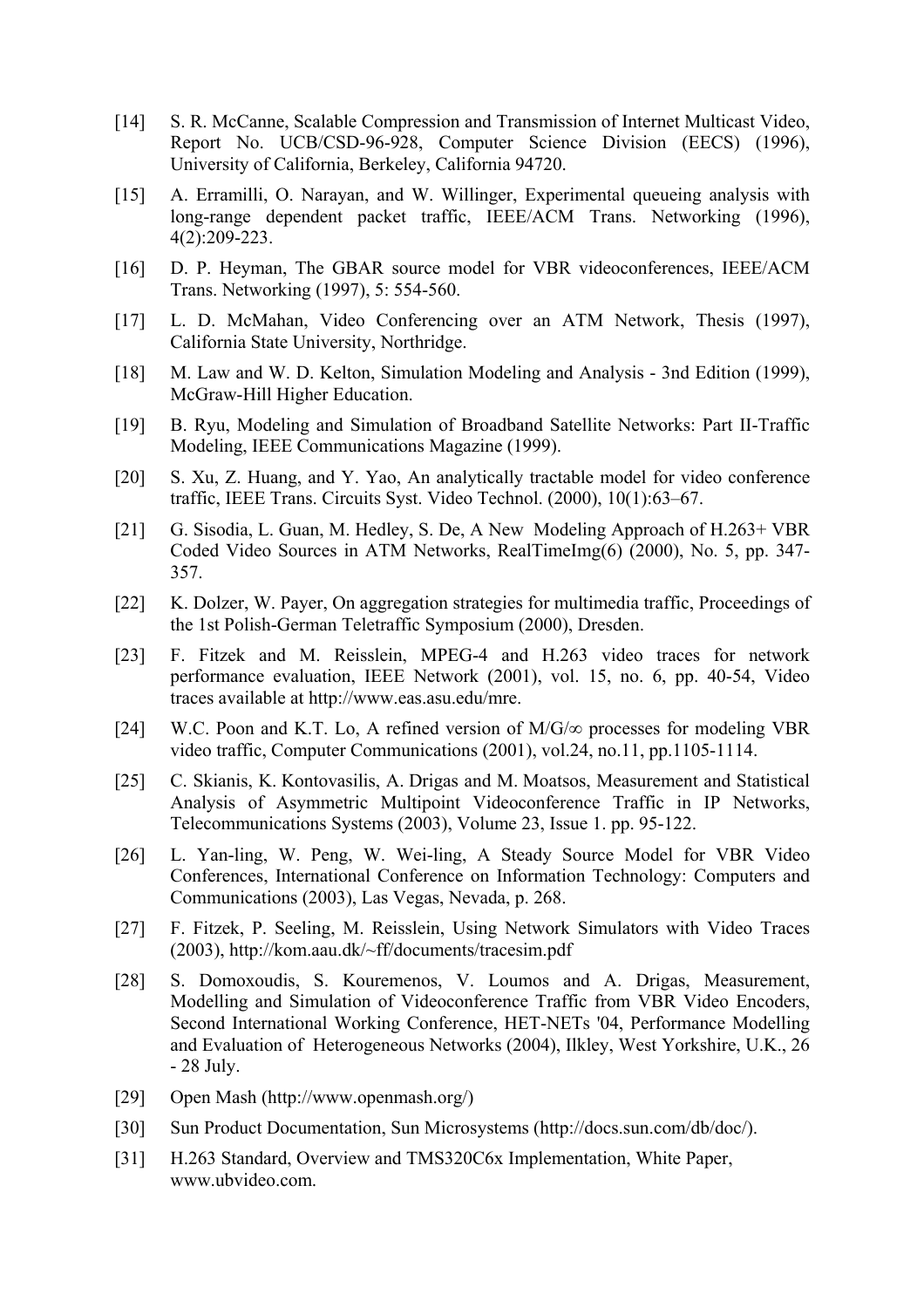- [32] The Network Simulator ns-2, http://www.isi.edu/nsnam/ns/
- [33] Ethereal, The world's most popular network protocol analyzer, http://www.ethereal.com
- [34] UCL Networked Multimedia Research Group, http://www.mice.cs.ucl.ac.uk/multimedia/
- [35] IETF Request For Comments (RFC) Page, http://www.ietf.org/rfc.html
- [36] Greek Universities Network Mbone Multicast (http://www.teiath.gr/mbone/)
- [37] The Matlab Statistics ToolBox 5 (http://www.mathworks.com/products/statistics/)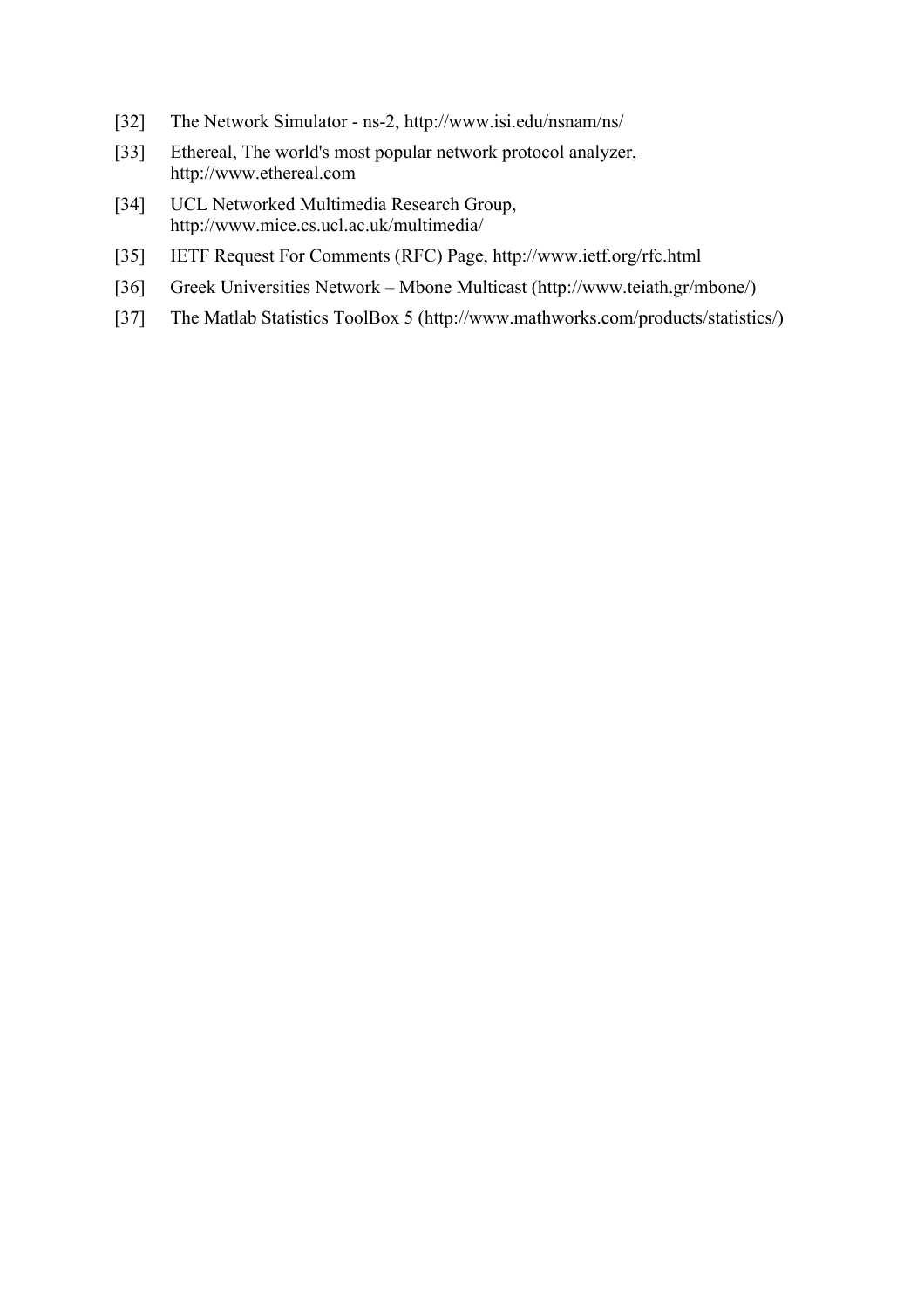| Encoder              | NV   | <b>NVDCT</b> | H.261  | H.263 | $H.263+$ | CellB      | <b>BVC</b> |
|----------------------|------|--------------|--------|-------|----------|------------|------------|
| Intraframe<br>Coding | Haar | DCT          | DCT    | DCT   | DCT      | Cell Codes | Haar       |
| Interframe<br>Coding | Haar | DCT          | $\sim$ | DCT   | DCT      | Skip Codes | Haar       |

Table 1. A brief comparison of the examined encoders<sup>§§§</sup>

**Table 2.** Statistical quantities of the sample frame-size sequences

| Encoder                                      | NV      | <b>NVDCT</b> | H.261  | H.263 | $H.263+$ | <b>CellB</b> | <b>BVC</b> |
|----------------------------------------------|---------|--------------|--------|-------|----------|--------------|------------|
| <b>Experiment</b><br><b>Duration</b> (sec)   | 3600    |              |        |       |          |              |            |
| # of Frames                                  | 50113   | 53336        | 53937  | 53453 | 17921    | 53749        | 53855      |
| Mean Video<br><b>Bit Rate</b><br>(Kbits/Sec) | 182     | 121          | 63     | 54    | 13       | 93           | 92         |
| <b>Mean Frame</b><br>Rate                    | 14      | 15           | 15     | 15    | 5        | 15           | 15         |
| <b>Mean Frame</b><br>Size (Bytes)            | 1638    | 1023         | 527    | 457   | 331      | 779          | 766        |
| Variance<br>$(bvtes^2)$                      | 1589100 | 678870       | 174130 | 24588 | 401060   | 407130       | 467460     |
| <b>Min Frame</b><br>Size (bytes)             | 24      | 24           | 78     | 196   | 80       | 77           | 40         |
| <b>Max Frame</b><br>Size (bytes)             | 10284   | 6468         | 2718   | 2122  | 5343     | 5959         | 4658       |

**Table 3.** Values of the modelling parameters for the different ACF decay rate values

|                                   | NV                                                            | <b>NVDCT</b> | H.261      | H.263      | $H.263+$    | <b>CellB</b> | <b>BVC</b> |  |  |  |
|-----------------------------------|---------------------------------------------------------------|--------------|------------|------------|-------------|--------------|------------|--|--|--|
|                                   | <b>Gamma Density Parameters (using MOM)</b>                   |              |            |            |             |              |            |  |  |  |
| D                                 | 1.68902                                                       | 1.54127      | 1.59437    | 8.50609    | 0.27242     | 1.49142      | 1.25564    |  |  |  |
| $\mu$                             | 969.96887                                                     | 663.67191    | 330.47803  | 53.76463   | 1,213.33648 | 522.47651    | 610.15460  |  |  |  |
|                                   | Autocorrelation Decay Rate $\rho$ (using CEF)                 |              |            |            |             |              |            |  |  |  |
|                                   | at the first 500 lags                                         |              |            |            |             |              |            |  |  |  |
| P soo                             | 0.9941                                                        | 0.9941       | 0.9970     | 0.9946     | 0.9968      | 0.9934       | 0.9956     |  |  |  |
|                                   | at the first 1000 lags                                        |              |            |            |             |              |            |  |  |  |
| $\rho_{\scriptscriptstyle I}$ 000 | 0.9984                                                        | 0.9981       | 0.9987     | 0.9959     | 0.9991      | 0.9983       | 0.9985     |  |  |  |
|                                   | at the first 5000 lags                                        |              |            |            |             |              |            |  |  |  |
| $\rho_{\it 5000}$                 | 0.9996                                                        | 0.9997       | 0.9997     | 0.9995     | 0.9992      | 0.9997       | 0.9997     |  |  |  |
|                                   | <b>Negative Binomial Density parameters for the DAR model</b> |              |            |            |             |              |            |  |  |  |
| r                                 | 1.69076639                                                    | 1.54359945   | 1.59920646 | 8.66729693 | 0.27264964  | 1.49427861   | 1.25769994 |  |  |  |
| $\boldsymbol{P}$                  | 0.00103096                                                    | 0.00150677   | 0.00302592 | 0.01859959 | 0.00082417  | 0.00191396   | 0.00163893 |  |  |  |
|                                   | <b>BETA Density parameters for the GBAR model</b>             |              |            |            |             |              |            |  |  |  |
|                                   | $\rho = \rho_{500}$                                           |              |            |            |             |              |            |  |  |  |
| $\alpha$                          | 1.67905804                                                    | 1.53218009   | 1.58958428 | 8.46015588 | 0.27155317  | 1.48157526   | 1.25011385 |  |  |  |
| h                                 | 0.00996524                                                    | 0.00909351   | 0.0047831  | 0.04593288 | 0.00087176  | 0.00984336   | 0.00552481 |  |  |  |
|                                   | $\rho = \rho_{1000}$                                          |              |            |            |             |              |            |  |  |  |
| $\alpha$                          | 1.68632084                                                    | 1.53834518   | 1.59229471 | 8.4712138  | 0.22611269  | 1.48888321   | 1.2537552  |  |  |  |
| h                                 | 0.00270244                                                    | 0.00292842   | 0.00207268 | 0.03487496 | 0.04631224  | 0.00253541   | 0.00188346 |  |  |  |
|                                   | $\rho = \rho_{5000}$                                          |              |            |            |             |              |            |  |  |  |
| $\alpha$                          | 1.68834767                                                    | 1.54081122   | 1.59388908 | 8.50183572 | 0.27217974  | 1.4909712    | 1.25526196 |  |  |  |
| b                                 | 0.00067561                                                    | 0.00046238   | 0.00047831 | 0.00425304 | 0.00024518  | 0.00044743   | 0.00037669 |  |  |  |

<sup>§§§§</sup> The presented information was retrieved from the source code of the ViC client found at the UCL Networked Multimedia Research Group's web site (http://www-mice.cs.ucl.ac.uk/multimedia/)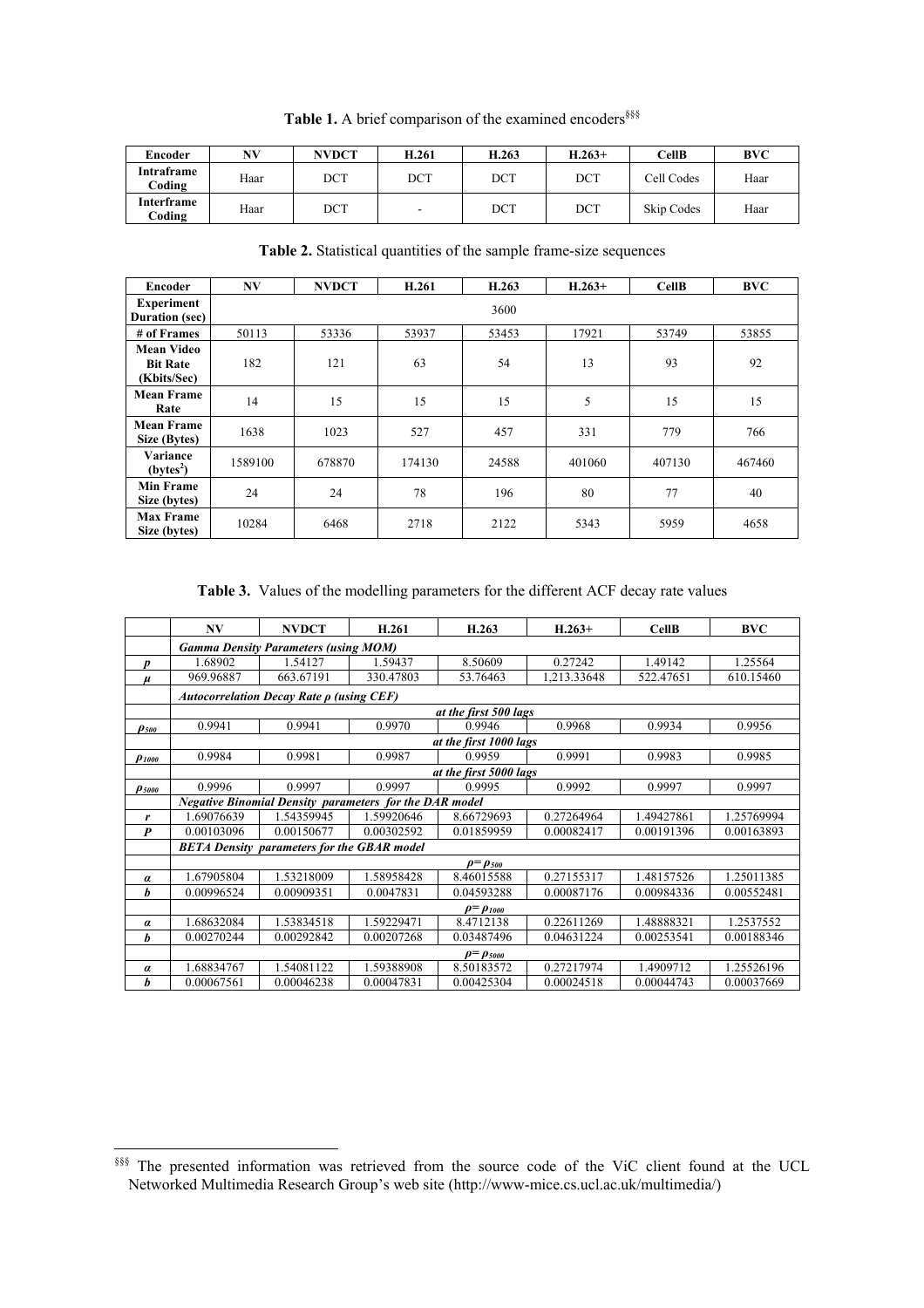

**Figure 1.** The experimental network topology



**Figure 2.** Column charts of the encoders' Mean Video Bit Rate (a), Mean Frame Size (b), Variance (c) and Maximum Frame Size (d)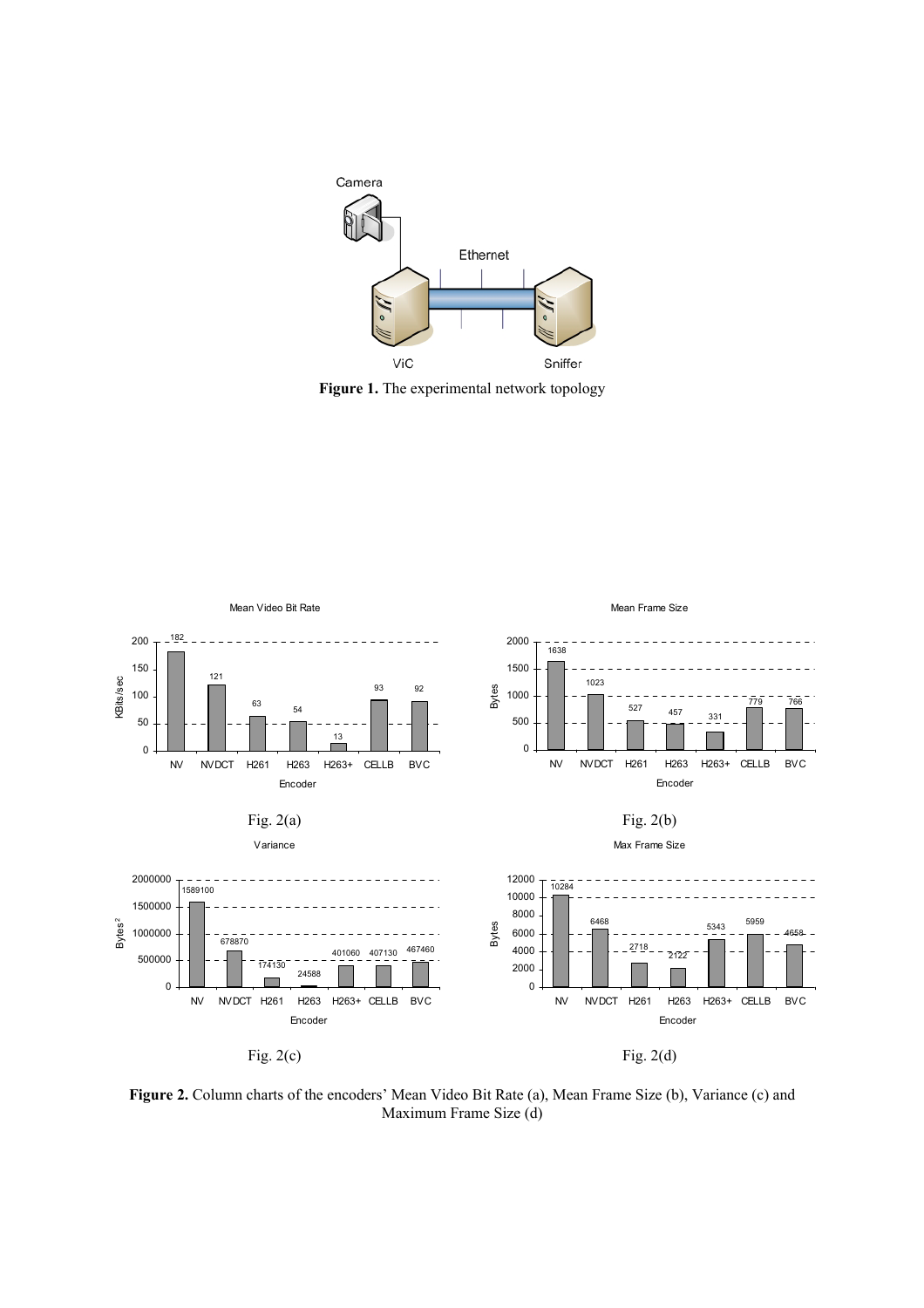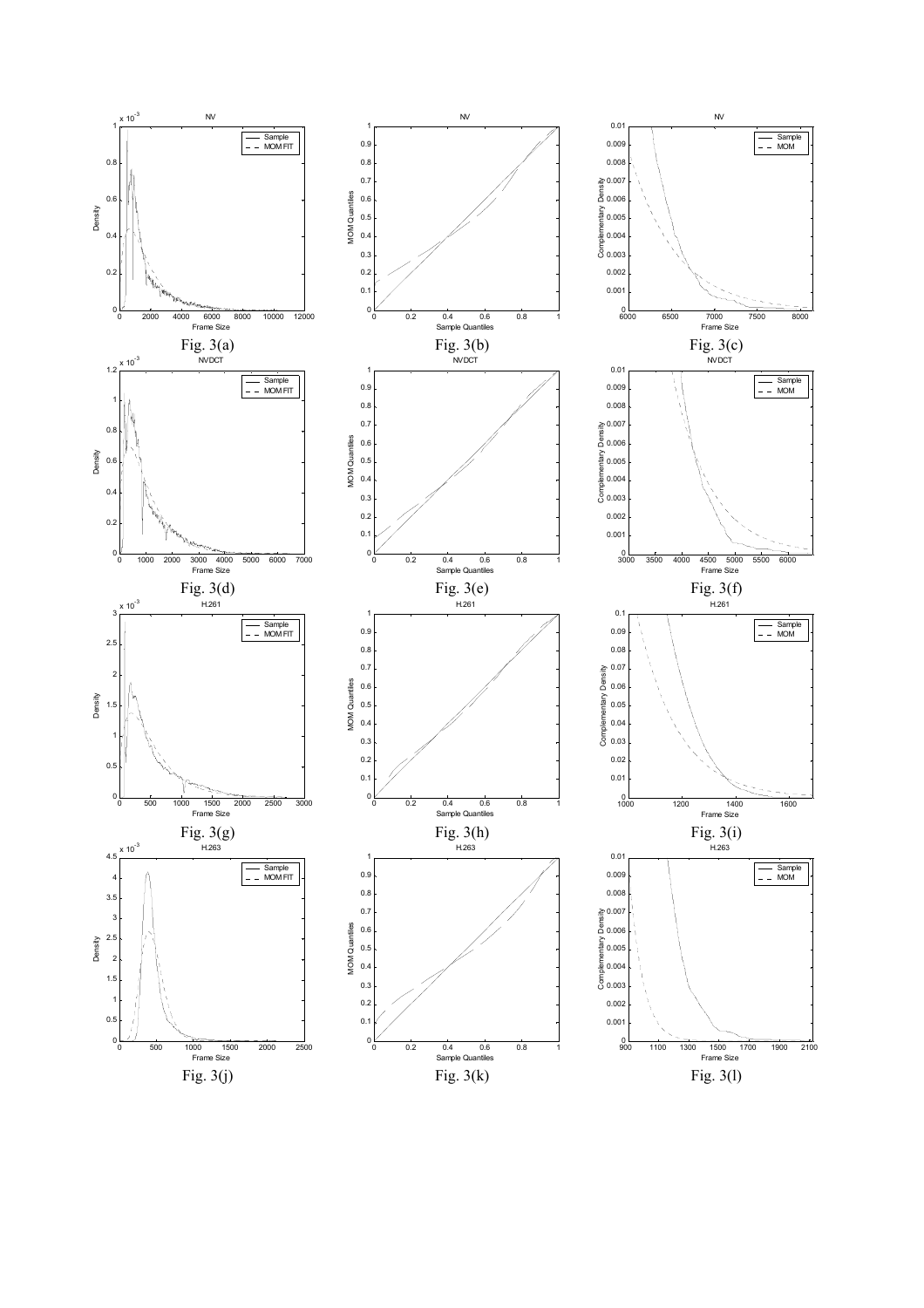

Figure 3. Frame-size histograms vs moment fit (a), (d), (g), (j), (m), (p), (s) Q-Q Plots of histograms vs moment fit (b), (e), (h), (k), (n), (q), (t) Complementary densities of frame-size histogram vs moment fit (c), (f), (i), (l), (o), (r), (u)

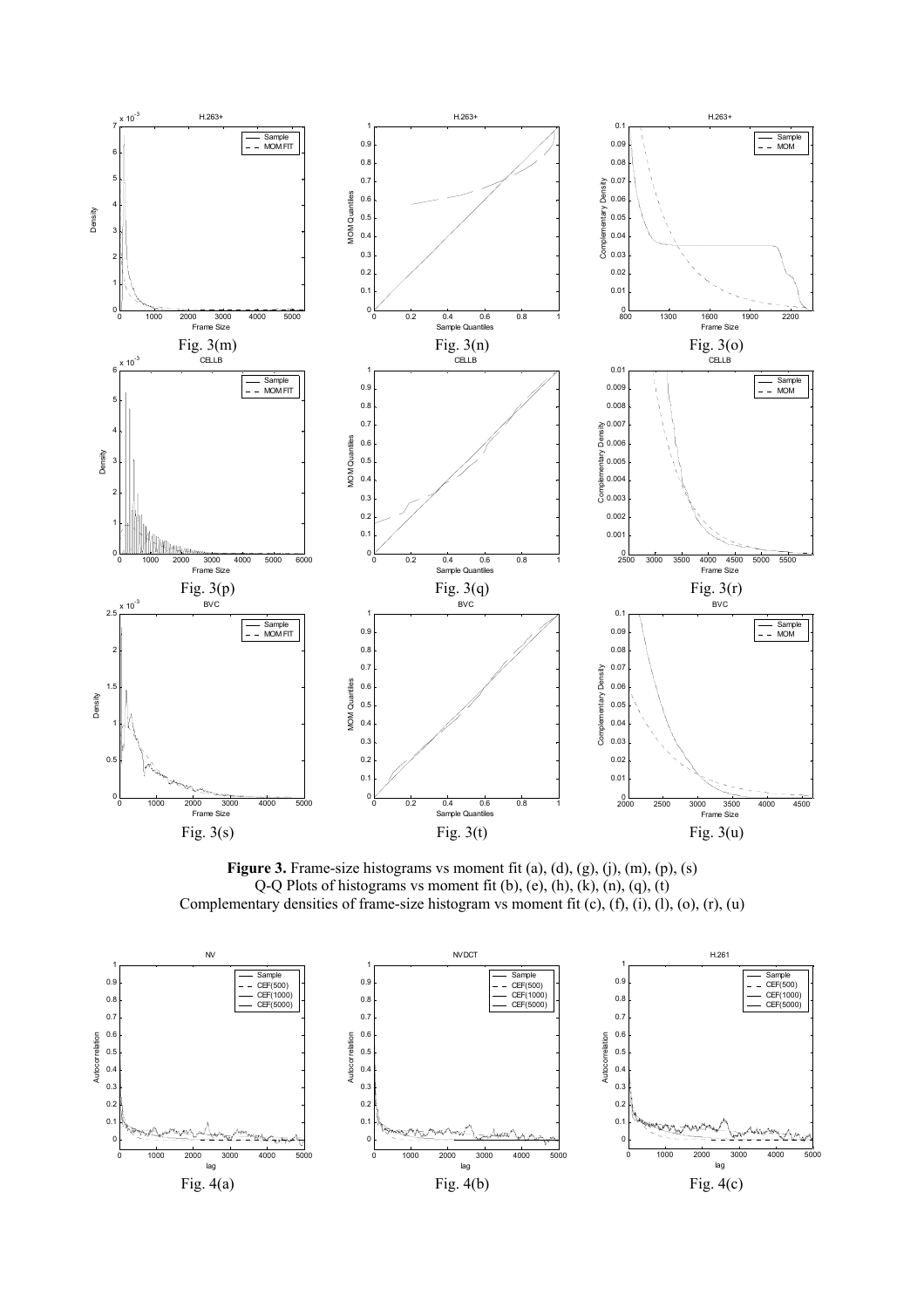

**Figure 4.** Autocorrelation Graphs and fitted CEF models at 500, 1000 and 5000 lags for each encoder (a) - (g)



Figure 5. Overview of the modelling vs actual trace comparison approach



Figure 6. The single-server queuing system implemented in ns-2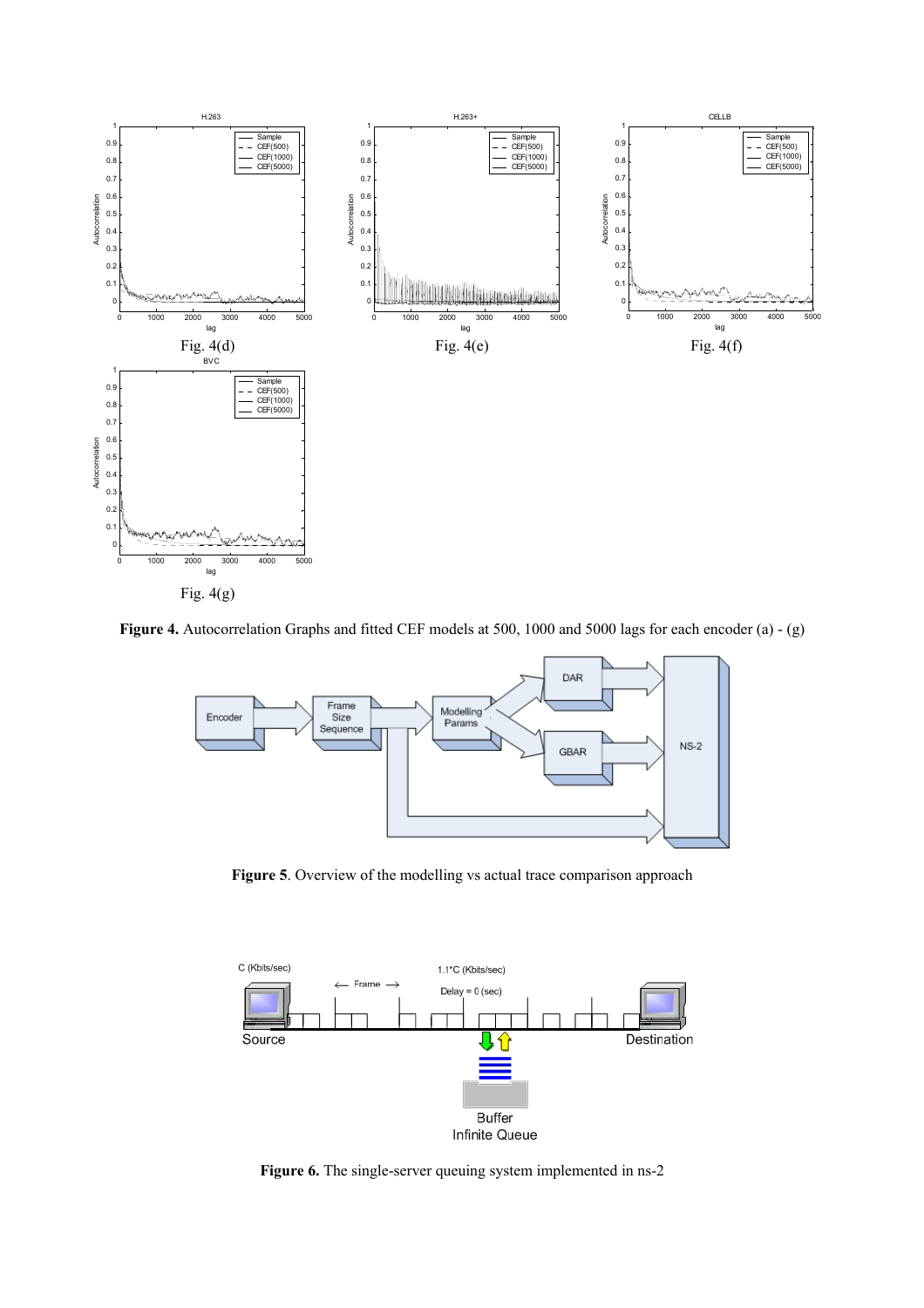